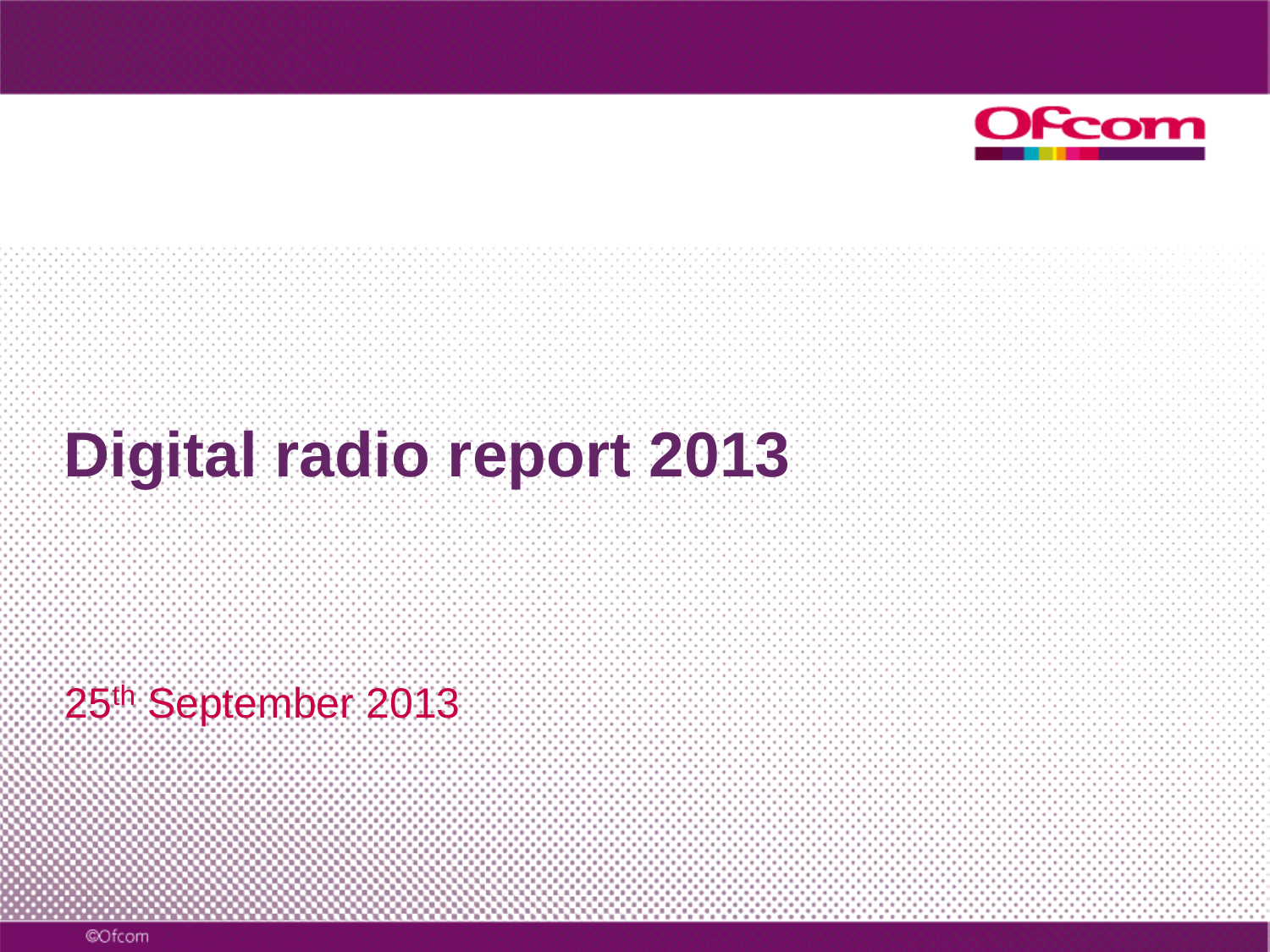

#### Existing DAB coverage

| <b>Existing DAB</b><br>coverage | <b>Aggregate of local</b><br>multiplexes | <b>BBC</b> national | Commercial national<br>(Digital One) |
|---------------------------------|------------------------------------------|---------------------|--------------------------------------|
| <b>Households</b>               | 71.7%                                    | 94.4%               | 89.5%                                |
| <b>Roads</b>                    | 56.4%                                    | 83.6%               | 75.7%                                |

Source: Ofcom, Arqiva, BBC, September 2013 Note: "National" means UK-wide. Road coverage refers to motorways and A-roads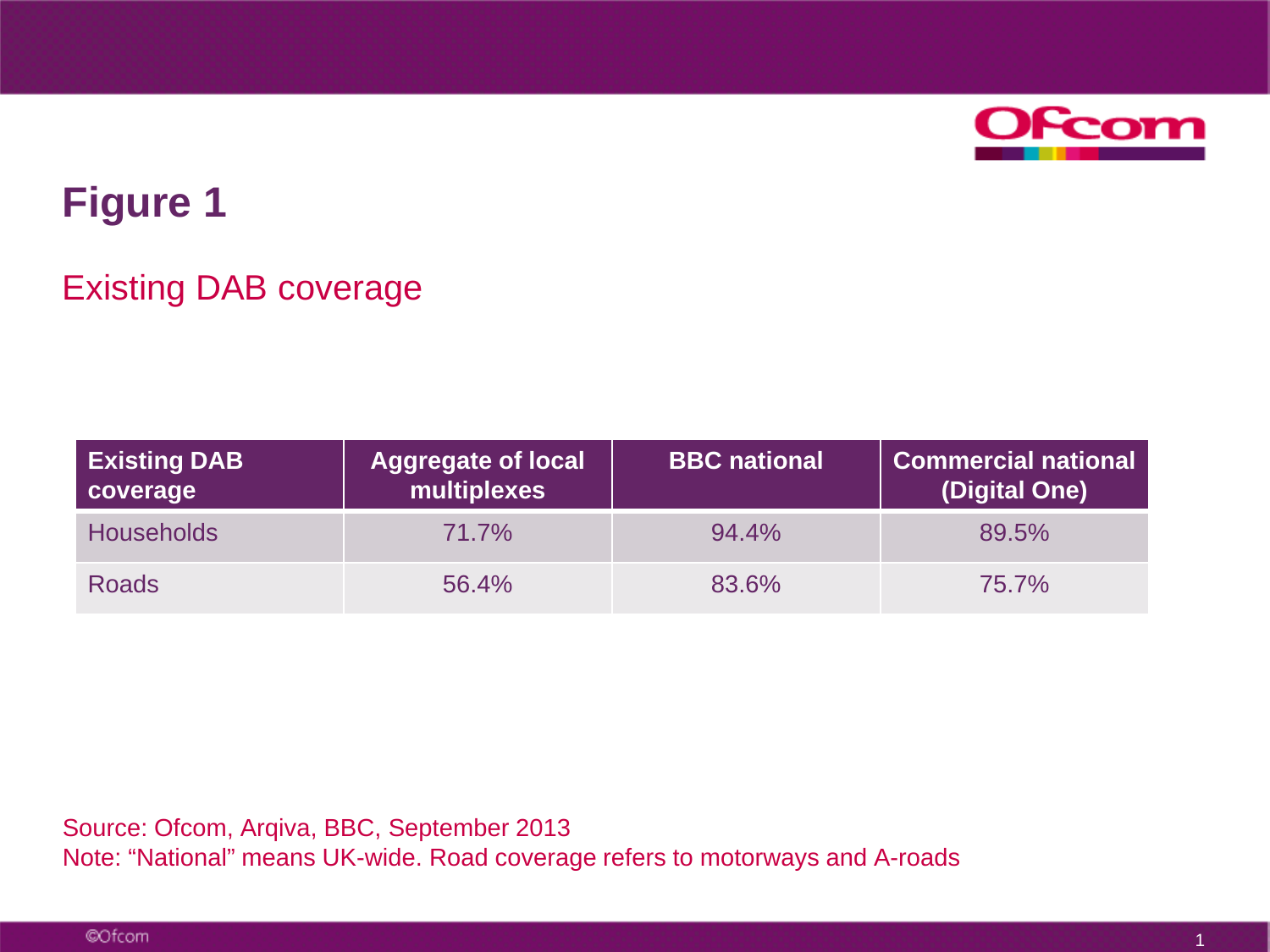

### Existing FM coverage

| <b>Existing FM</b><br>coverage | <b>Aggregate of local</b><br>coverage | <b>BBC national (BBC</b><br>Radios 1 to 4) | <b>Commercial national</b><br>(Classic FM) |
|--------------------------------|---------------------------------------|--------------------------------------------|--------------------------------------------|
| <b>Households</b>              | 92.6%                                 | 94.9%                                      | 90.9%                                      |
| Households (variable)          | 97.9%                                 | 99.1%                                      | 97.4%                                      |
| <b>Roads</b>                   | 91.5%                                 | 93.1%                                      | 86.8%                                      |
| Roads (variable)               | 95.5%                                 | 95.8\$                                     | 90.3%                                      |

#### Source: Ofcom, September 2013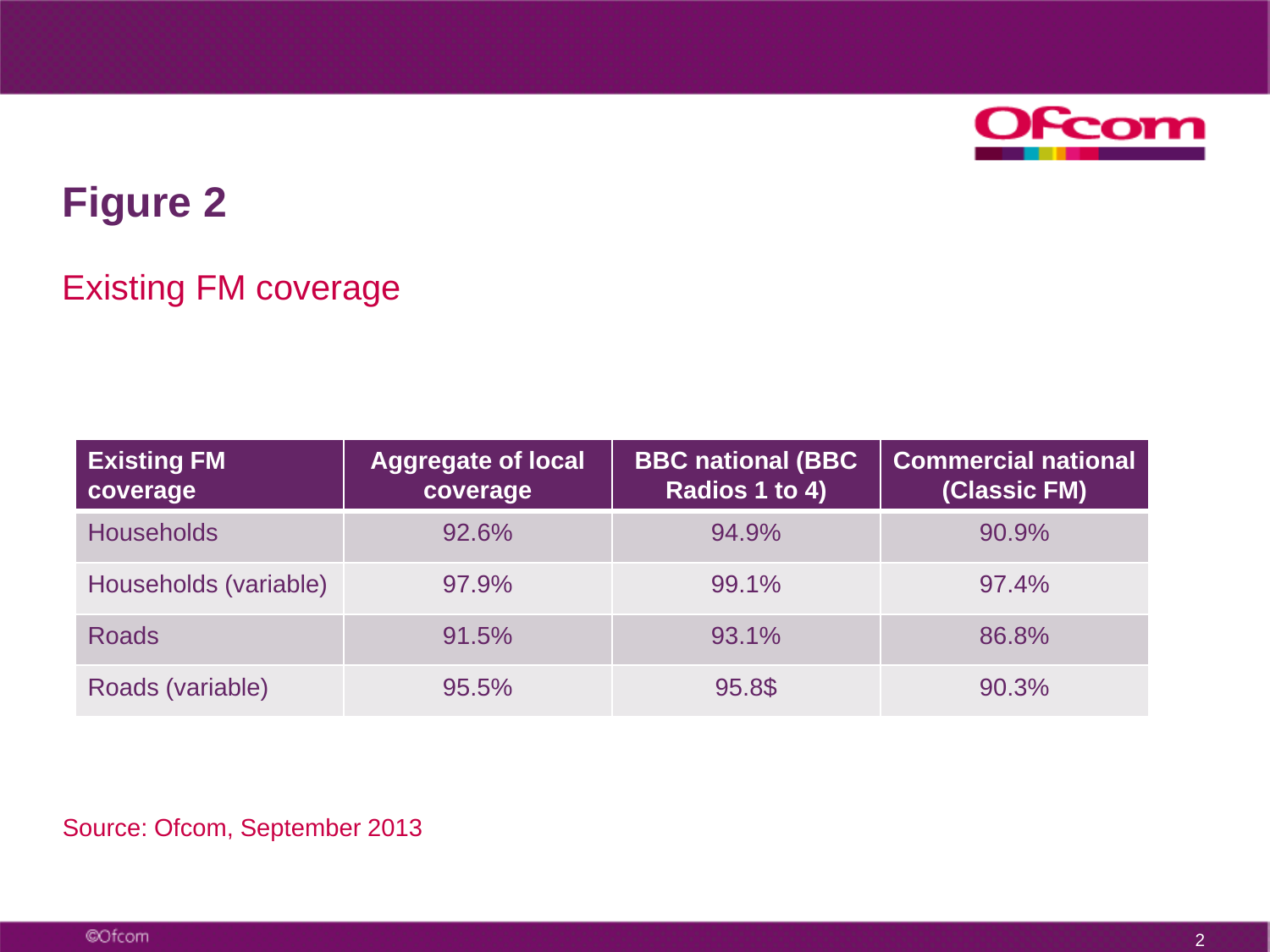

### Number of UK radio stations broadcasting on analogue, August 2013

| <b>Type of station</b>       | <b>AM</b>      | <b>FM</b> | <b>AM/FM total</b> |
|------------------------------|----------------|-----------|--------------------|
| <b>Local commercial</b>      | 54             | 238       | 292                |
| UK-wide commercial           | $\overline{2}$ | 1         | 3                  |
| <b>BBC UK-wide networks</b>  | 1              | 4         | 5                  |
| <b>BBC</b> local and nations | 36             | 46        | 46                 |
| <b>Community radio</b>       | 6              | 201       | 207                |
| <b>TOTAL</b>                 | 99             | 490       | 553                |

#### Source: Ofcom, May 2012

Note: the conditions of each licence will determine the amount of programming that may be shared between these licensed services. Here we have taken the view that a service providing at least four hours a day of separate programming (even if the same brand has other services) equals one service.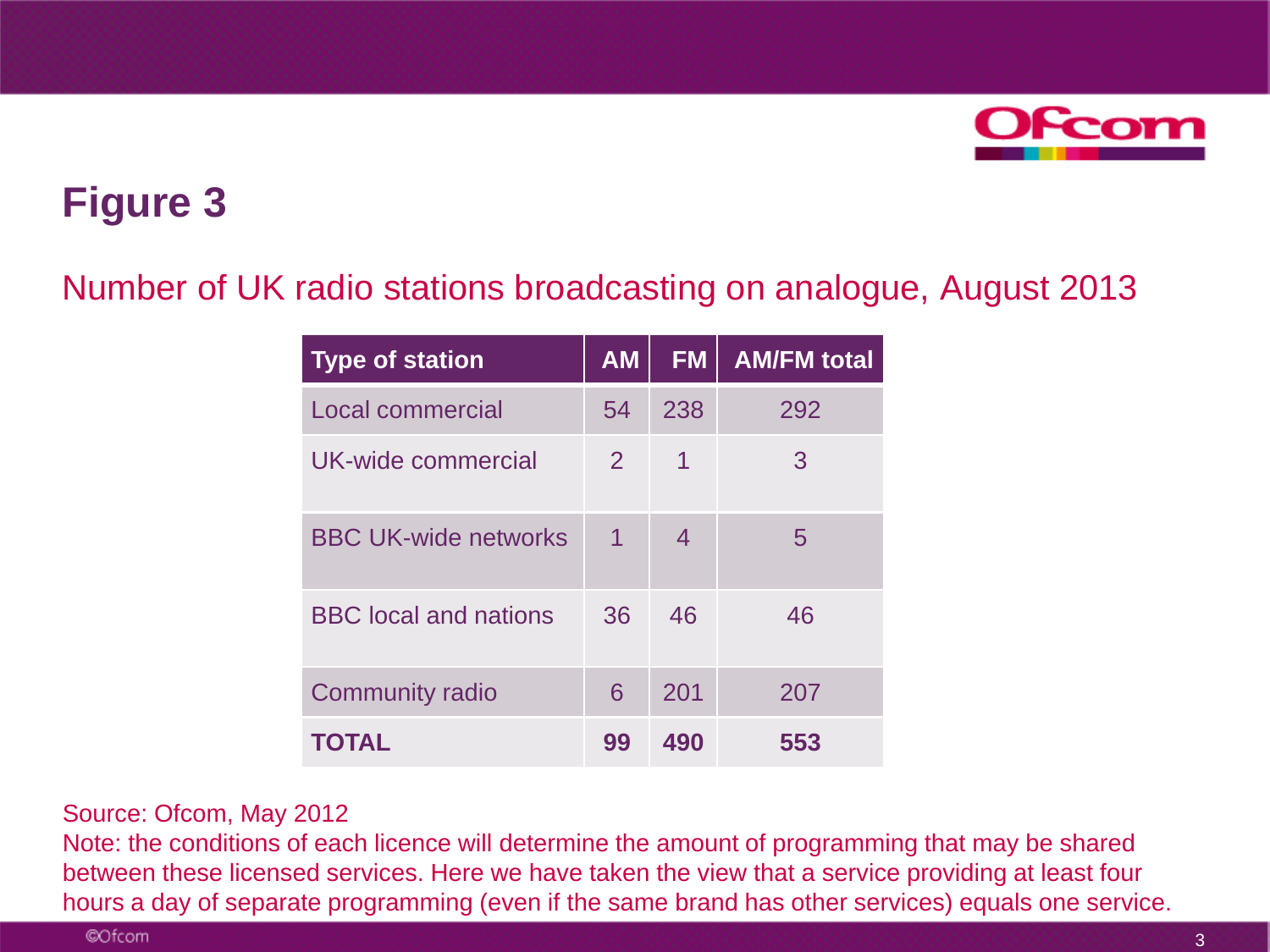

#### Number of UK radio stations broadcasting on DAB: August 2013

| <b>Type of station</b>       | <b>Relation to analogue area</b> | <b>Number of stations</b> |
|------------------------------|----------------------------------|---------------------------|
| Local commercial             | DAB in analogue area             | 100                       |
|                              | DAB extends analogue<br>area     | 12                        |
|                              | DAB only                         | 33                        |
| UK-wide commercial           |                                  | 14                        |
| <b>BBC UK-wide networks</b>  |                                  | 11                        |
| <b>BBC</b> local and nations |                                  | 32                        |
| <b>TOTAL</b>                 |                                  | 250                       |

#### Source: Ofcom, August 2013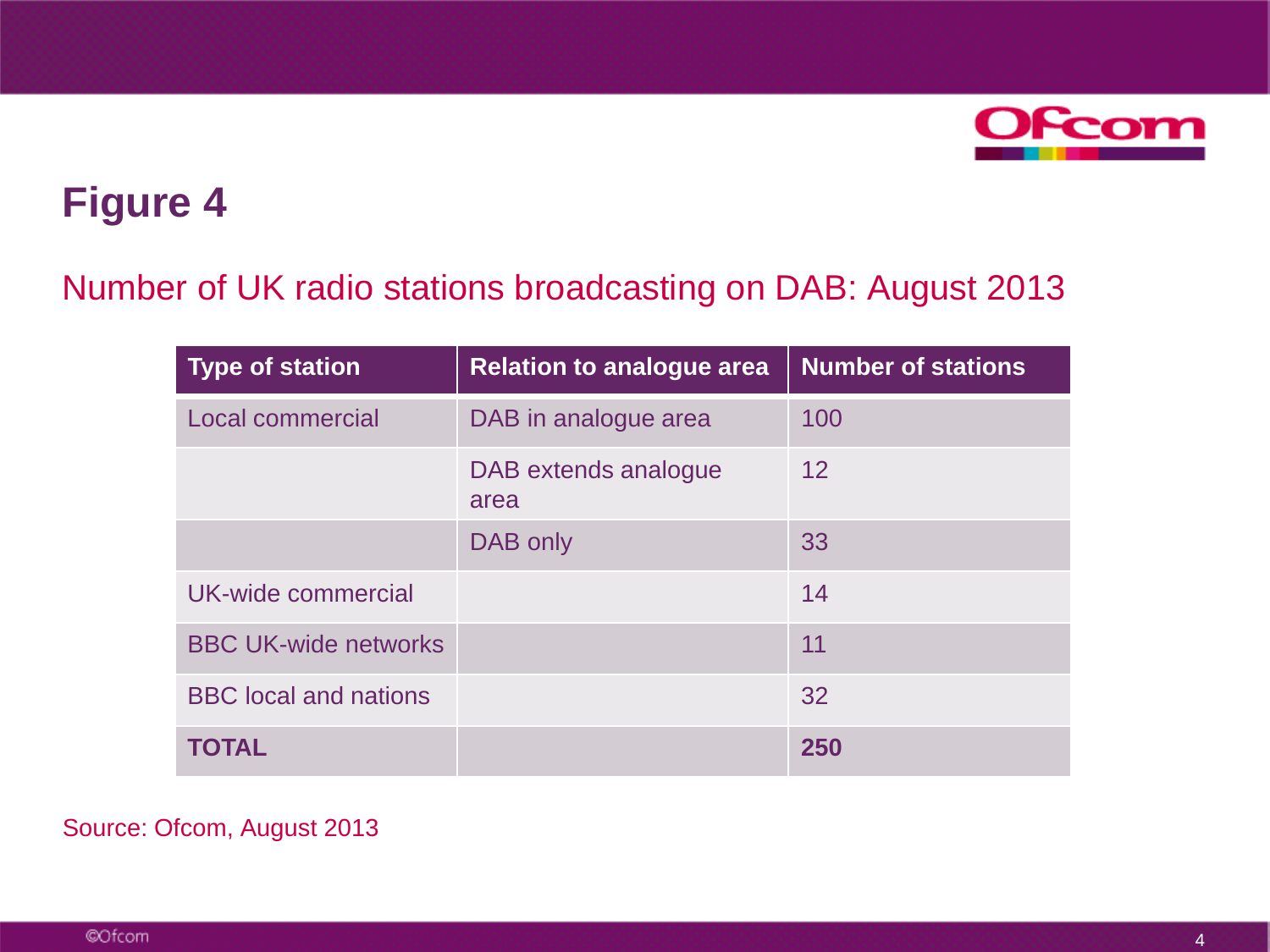

#### Number of services available on UK DAB, UK map



| No.<br>services | <b>BBC</b><br>national | Commercial<br>national | No. local<br>multiplexes |
|-----------------|------------------------|------------------------|--------------------------|
|                 |                        |                        |                          |
| 11              |                        |                        |                          |
| 25              |                        |                        |                          |
| 26-35           |                        |                        |                          |
| 36-44           |                        |                        | 2<br>(see note)          |
| $45+$           |                        |                        | 3                        |

Source: Ofcom, September 2013. Note: the Tyne and Wear and Teeside areas have one multiplex each, but each of these multiplexes carry more services than most other local multiplexes.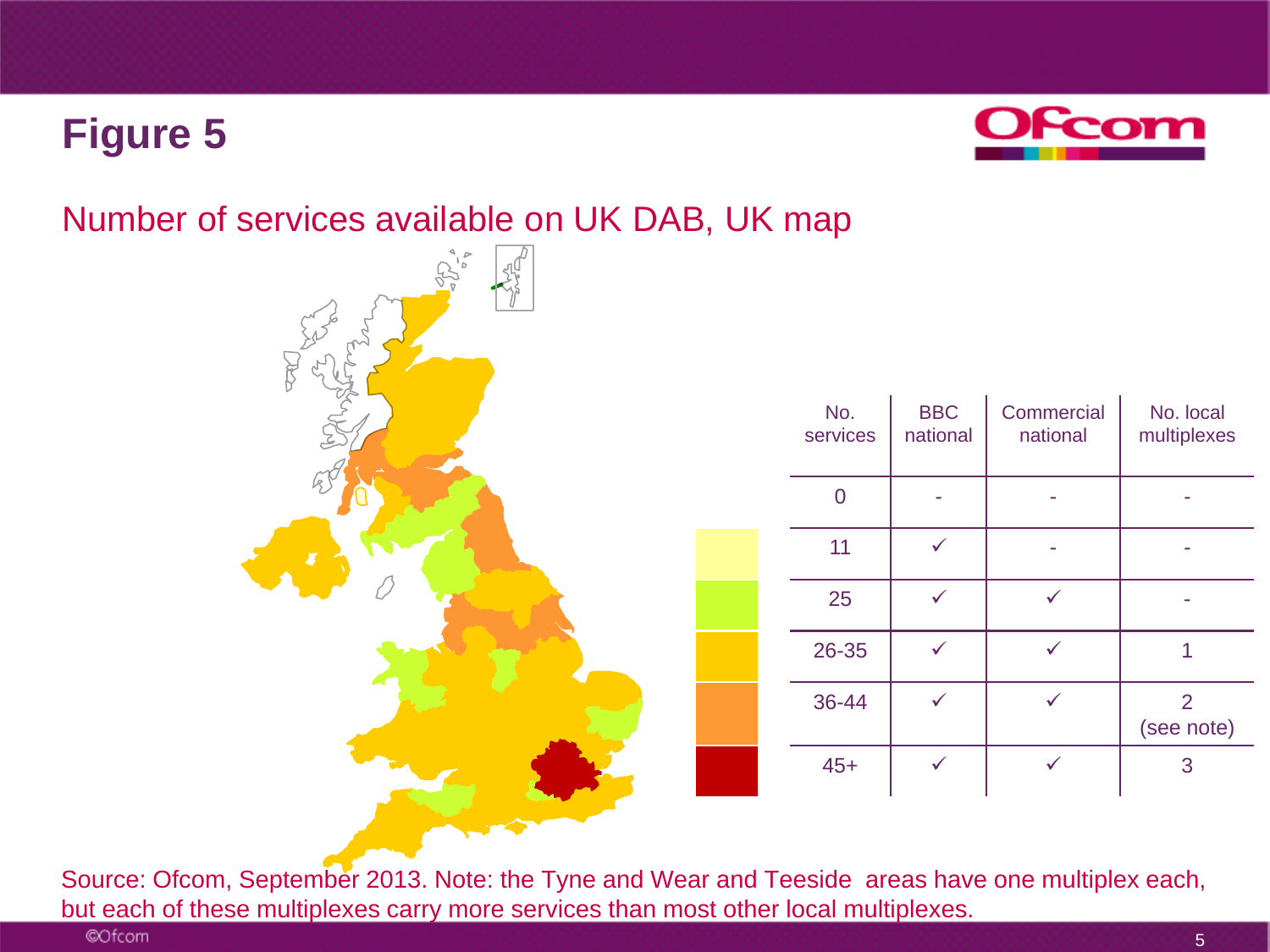

Take-up of equipment capable of receiving digital radio: 2013



Source: Ofcom Technology tracker, RAJAR Q2 2013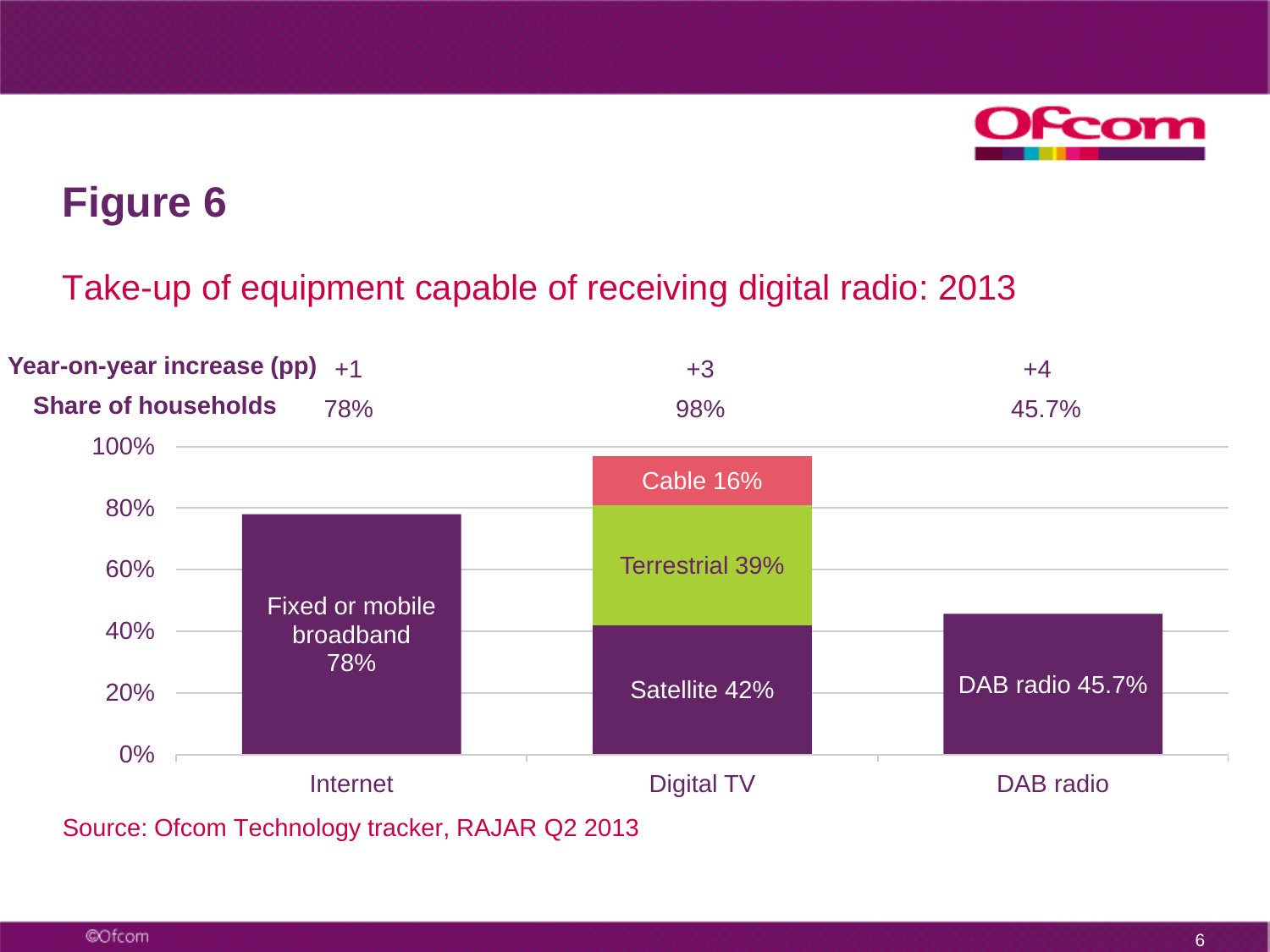

Number of analogue and digital radio sets sold: year to Q2 2008-2013 Total annual

| sales:                     | 10.4 million               | 9.0 million  | 9.3 million  | 8.1 million  | 6.6 million | 5.6 million |
|----------------------------|----------------------------|--------------|--------------|--------------|-------------|-------------|
| Digital share<br>of sales: | 20.8%                      | <b>23.3%</b> | <b>20.5%</b> | <b>23.4%</b> | 28.7%       | 33.4%       |
|                            | Radio set sales (millions) |              |              |              |             |             |



Analogue sets DAB sets

Source: GfK sales data, 2008-2013.

Note: Figures cover GB only, GfK Panelmarket data represents over 90% of the market. Categories of device included are; portable radios, personal media players, car audio systems, home audio systems, clock radios, radio recorders, headphone stereos, tuners and receivers.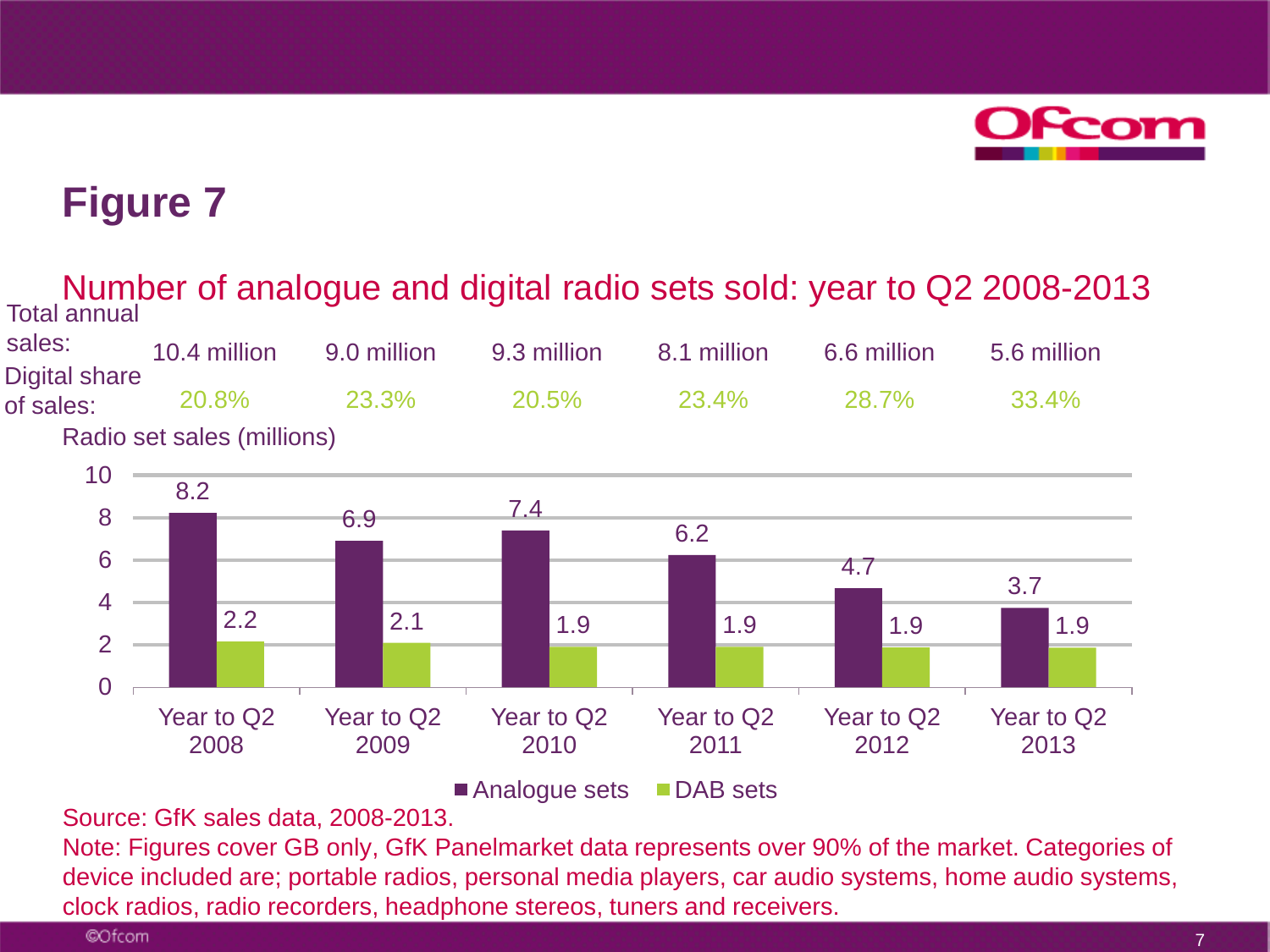

#### Status of digital radio availability in newly registered cars



Proportion of newly registered cars (%)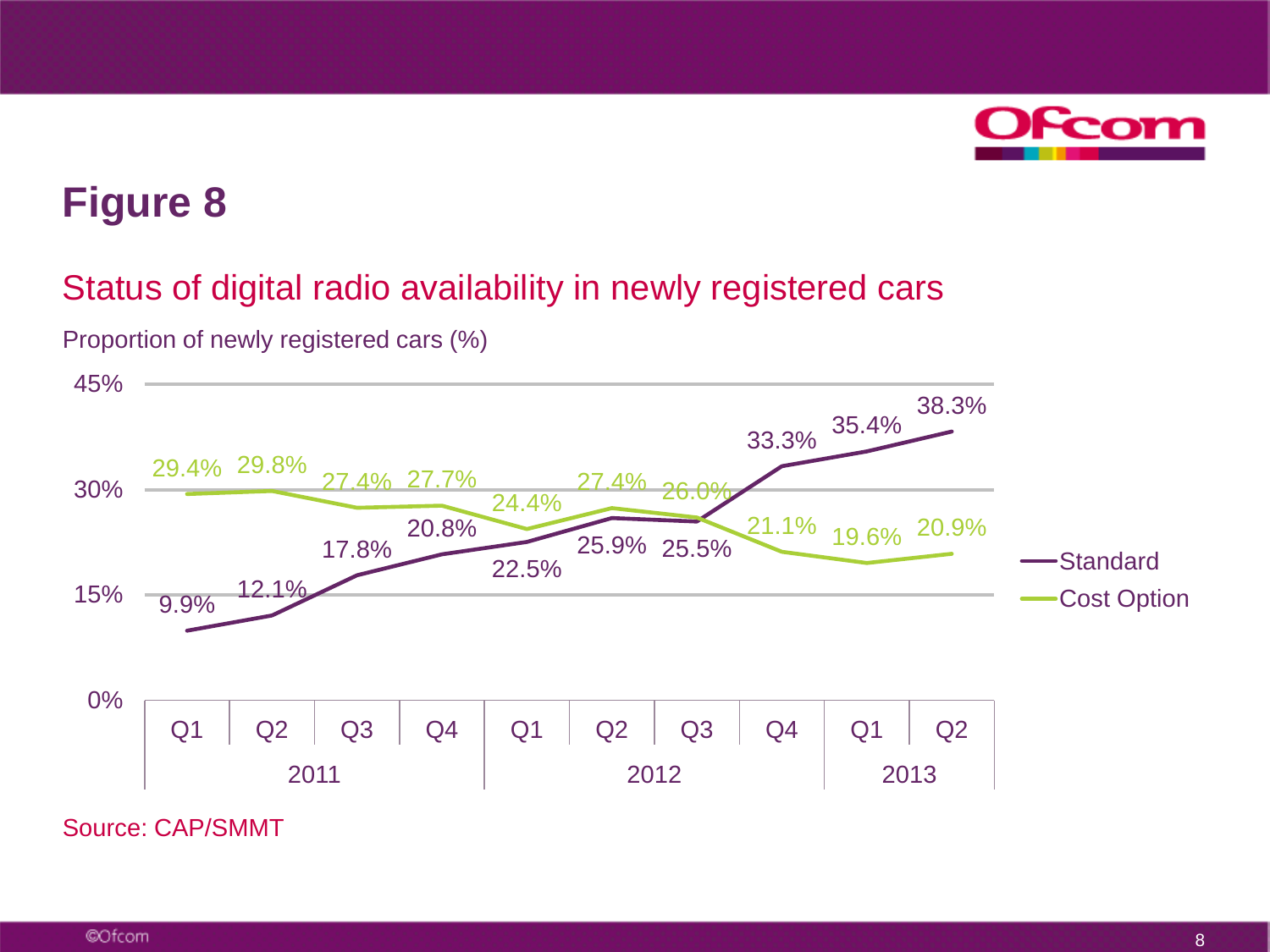

#### The radio set universe and frequency of listening

|                             | Sets in the market<br>(millions) – lower bound<br>estimate <sup>3</sup> | <b>Estimated proportion</b><br>used at least weekly<br>$(%)^4$ | <b>Estimated proportion</b><br>that are digital $(%)^5$ |
|-----------------------------|-------------------------------------------------------------------------|----------------------------------------------------------------|---------------------------------------------------------|
| In home radios <sup>1</sup> | $66m - 81m$                                                             | 73%                                                            | $19 - 23%$                                              |
| Vehicle radios <sup>2</sup> | 35 <sub>m</sub>                                                         | 92%                                                            | $5 - 9%$                                                |
| <b>Total</b>                | $101m - 117m$                                                           | 83%                                                            | $15 - 19%$                                              |

Source: Ofcom research on home radio ownership and vehicle figures from the Department for Transport Note 1: In-home radios includes hi-fis, portable radios and alarm clock radios.

Note 2: data on the number of vehicles on UK roads, as reported by the Department for Transport in September 2013 Note 3: Due to the complexity of estimating the radio set universe, we have included a range of figures based on consumer research conducted in 2010 and GfK retail sales data for 2001-2013.

Note 4: Frequency of listening figures from Ofcom consumer research May 2010

Base: 1075 UK adults

(Q1) How many working (insert type of device) do you have in your household?

(Q4ii to q6i): How often do you or someone in your household listen to (type of device)?

Note 5: Proportion of home radios including a DAB digital radio tuner draws on GfK sales data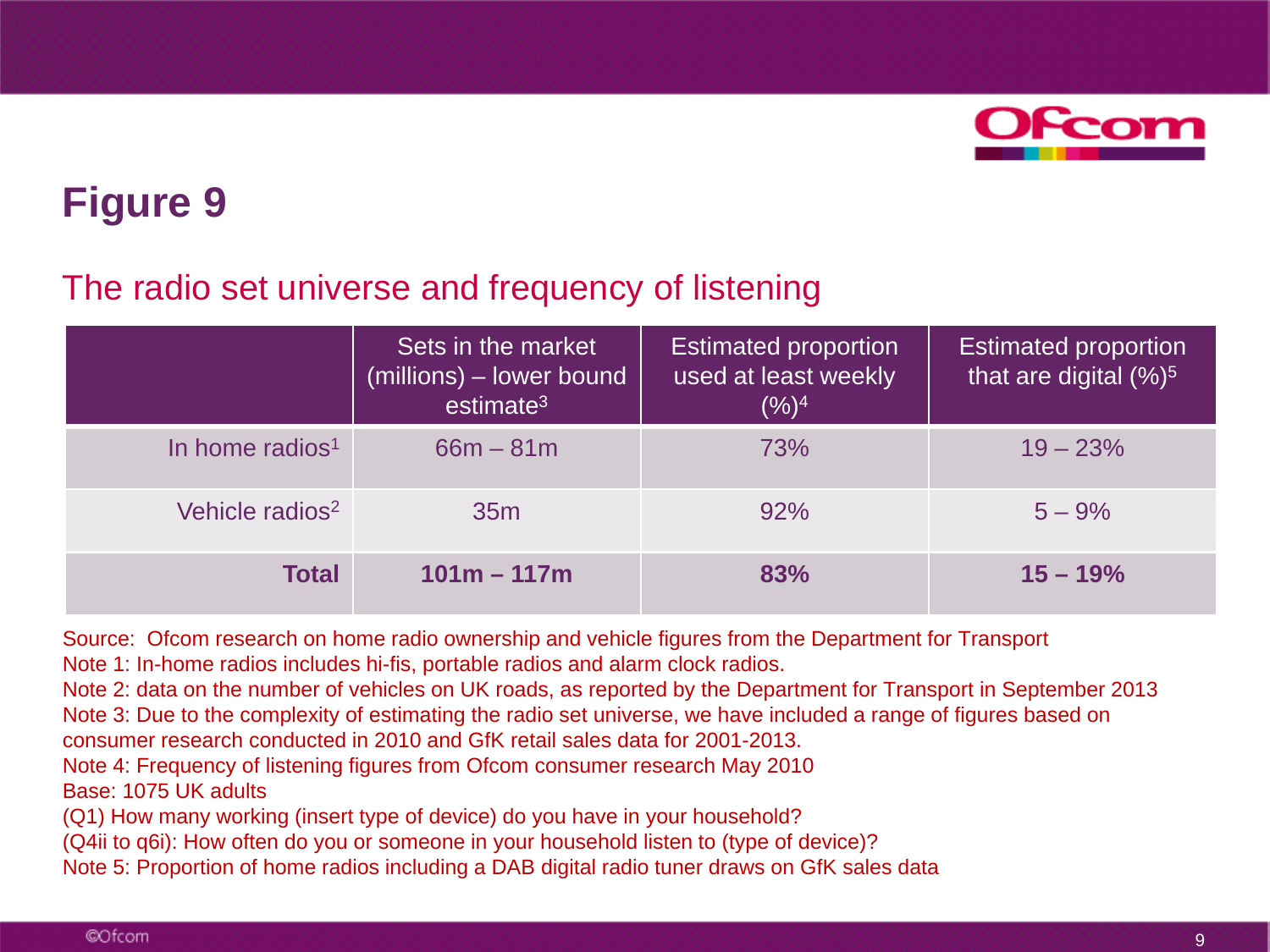

### The number of radio sets in the home that consumers listen to in 'most weeks'

Proportion of households



Source: Ofcom Technology Tracker Wave 2 2013

QP8. In total, how many radio sets do you have in your home that you, or someone in your household, listen to in most weeks?

Base: All respondents Q1 2011 (3772), Q2 2012 (2893), Q2 2013 (2879)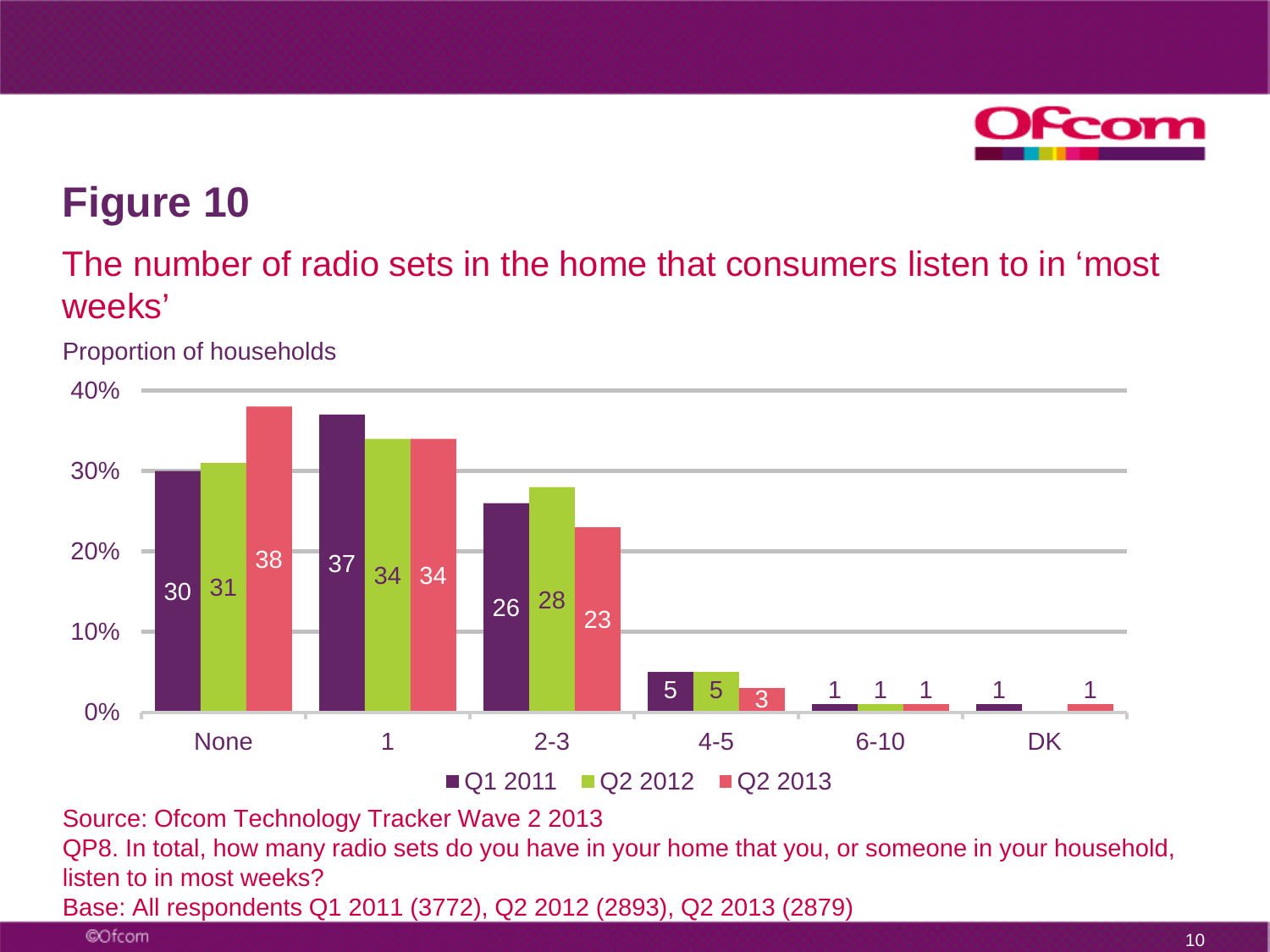

#### The location of radio sets in the home

#### Proportion of respondents



Source: Ofcom Technology Tracker Wave 2 2013

Q4. In which of these rooms at home do you have any radios? Base: All respondents, n=2879 Note: the question wording is not comparable to the 2012 question, which asked about the location of radio sets used 'in most weeks'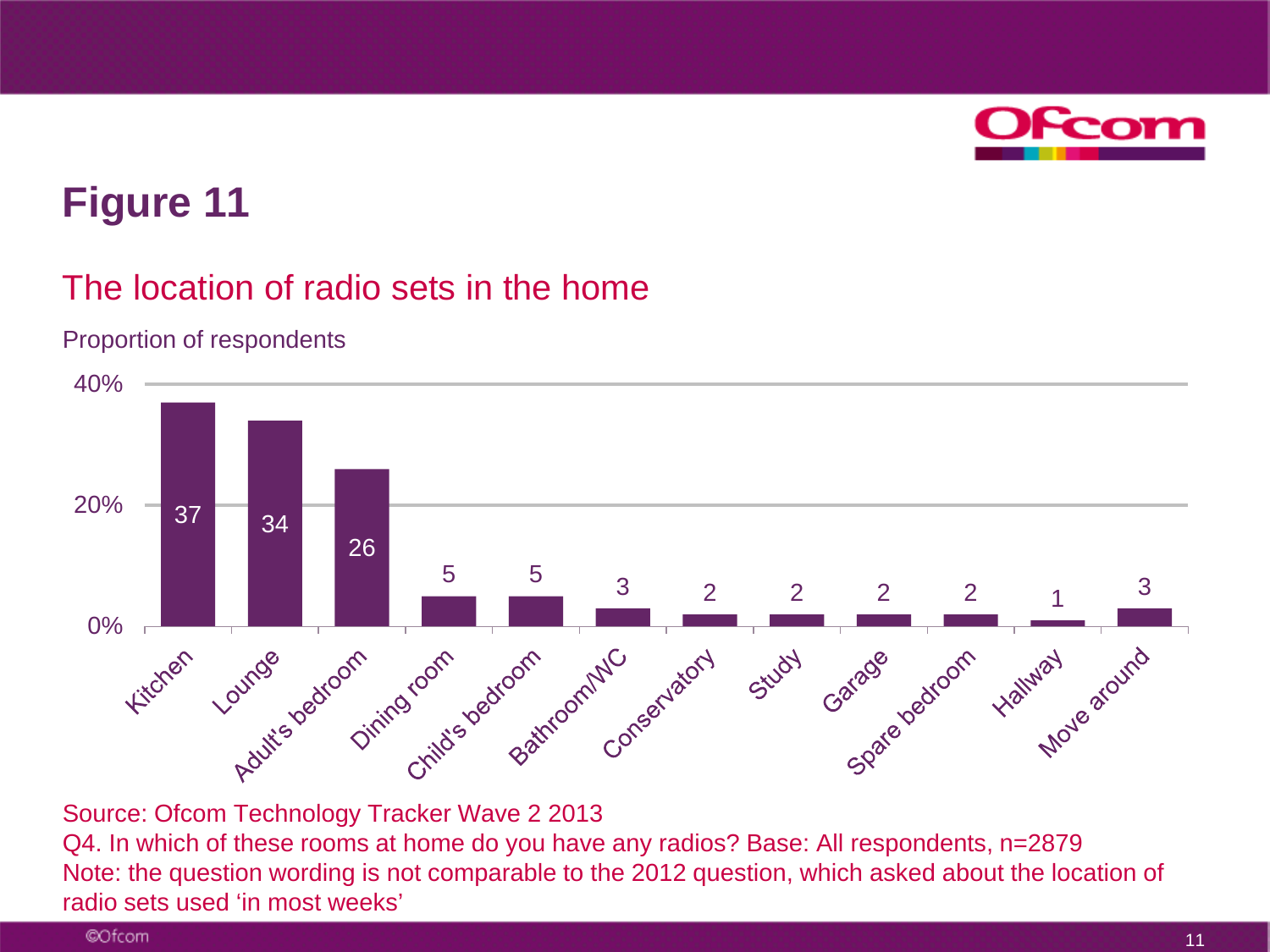

#### Proportion of individuals claiming to own a DAB set in the home





Source: RAJAR / Ipsos MORI / RSMB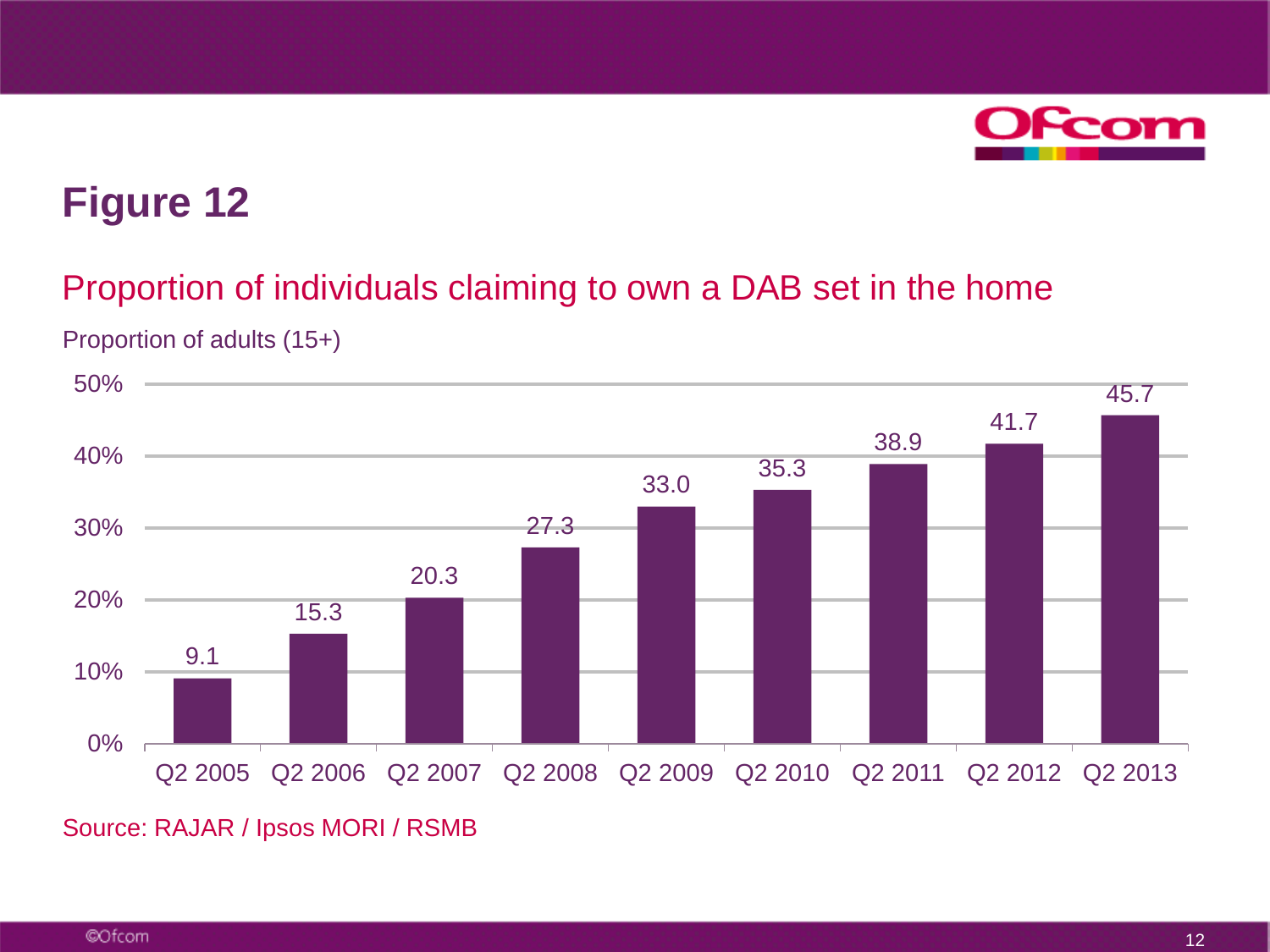

### Take-up of DAB digital radio, by multiplex area



Source: RAJAR, Q2 2013  $\sqrt{\frac{d}{n}}$ 

Note: this map is based on analysis which uses the total survey area of the individual station which best represents the coverage area of each digital multiplex.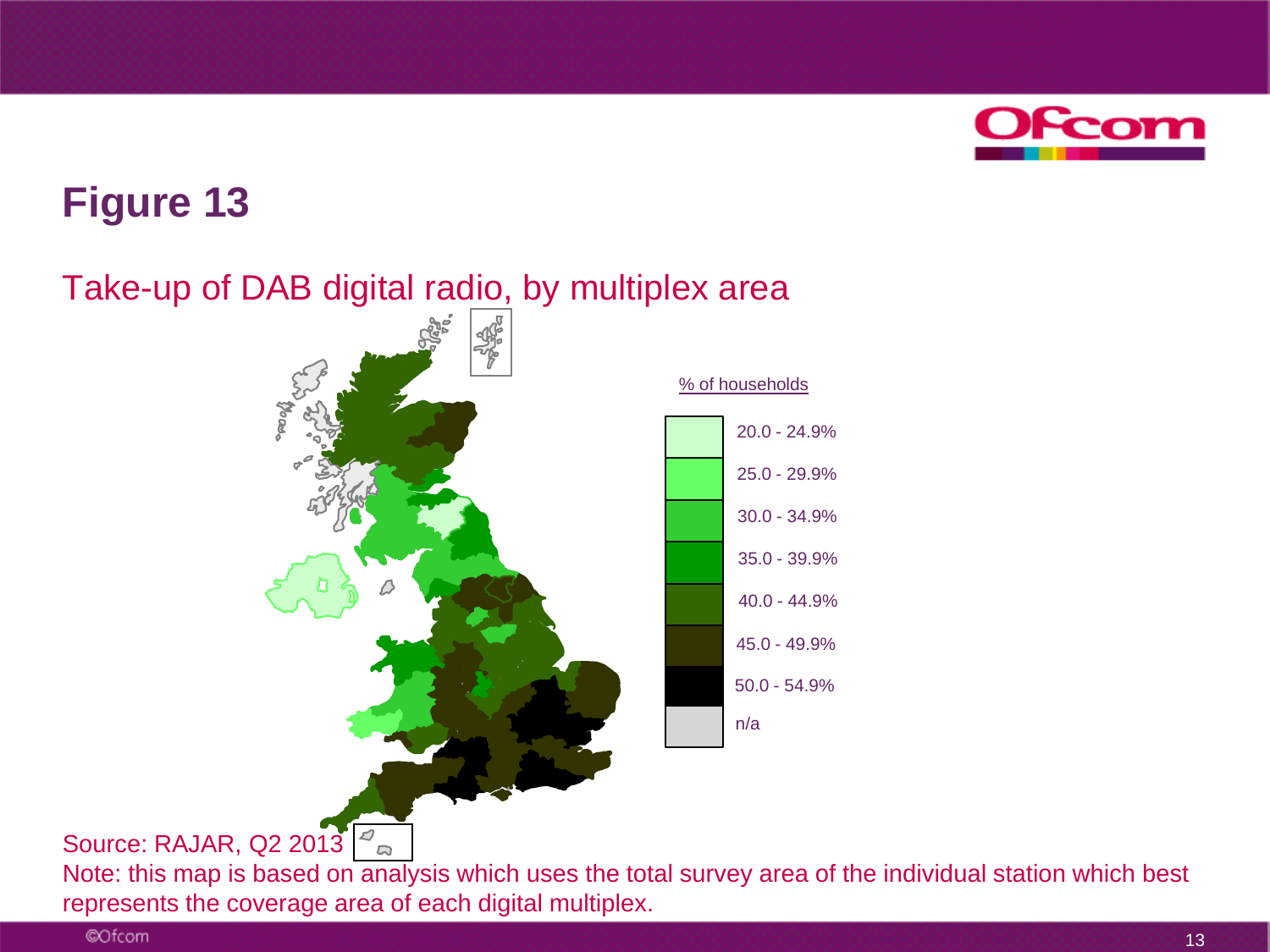

Distribution of listening hours across analogue and digital platforms, by quarter: Q2 2010 – Q2 2013

Share of total listening hours



Source: RAJAR. All adults (15+)

Note: 'Unspecified' relates to listening where the radio platform was not confirmed by the listener.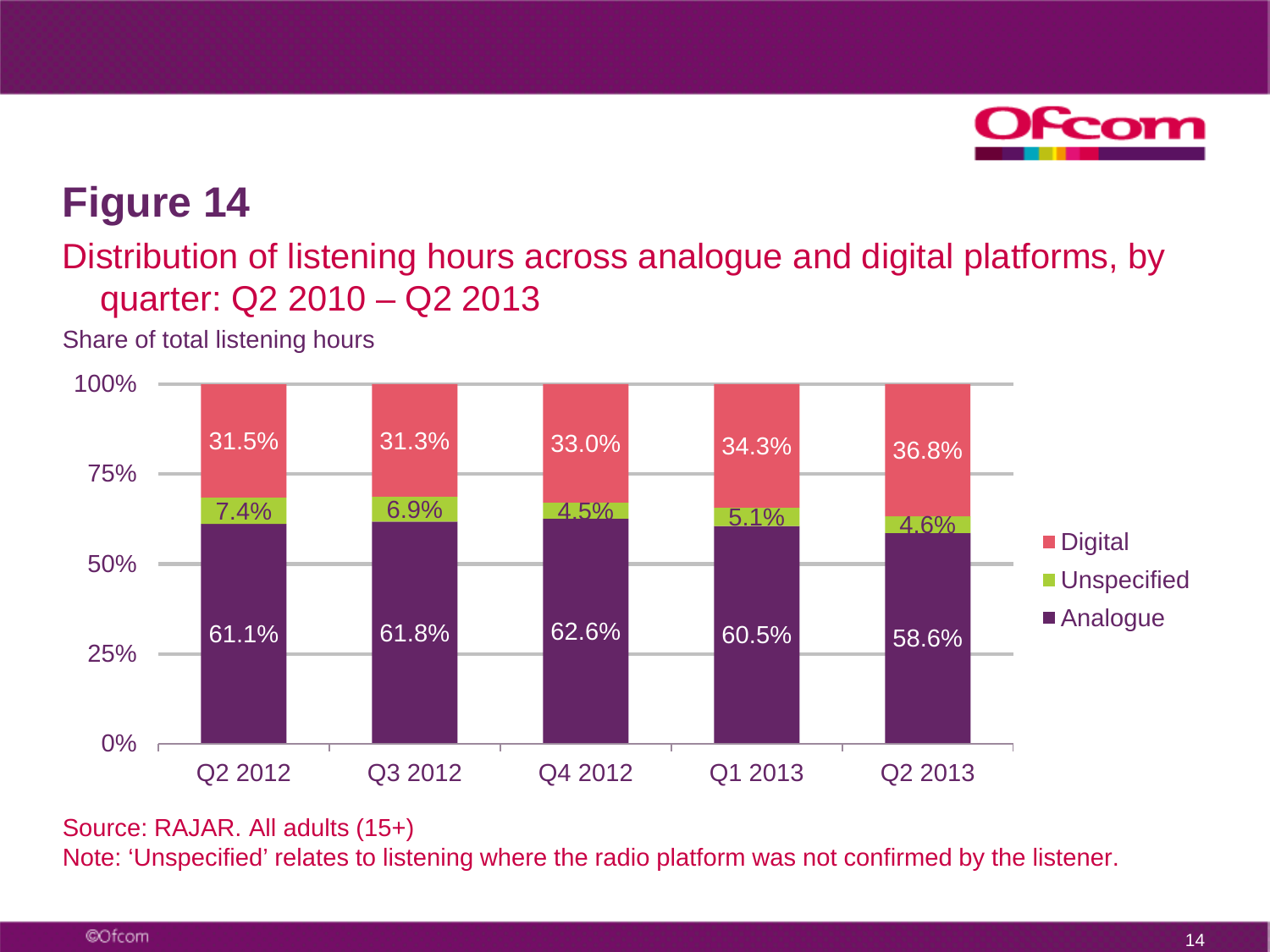

Distribution of listening hours across analogue and digital platforms, the 12 months to Q2: 2010-2013

Share of total listening hours



#### Source: RAJAR. All adults (15+)

Note: Data relate to the year ending each date shown. 'Unspecified' relates to listening where the radio platform was not confirmed by the listener.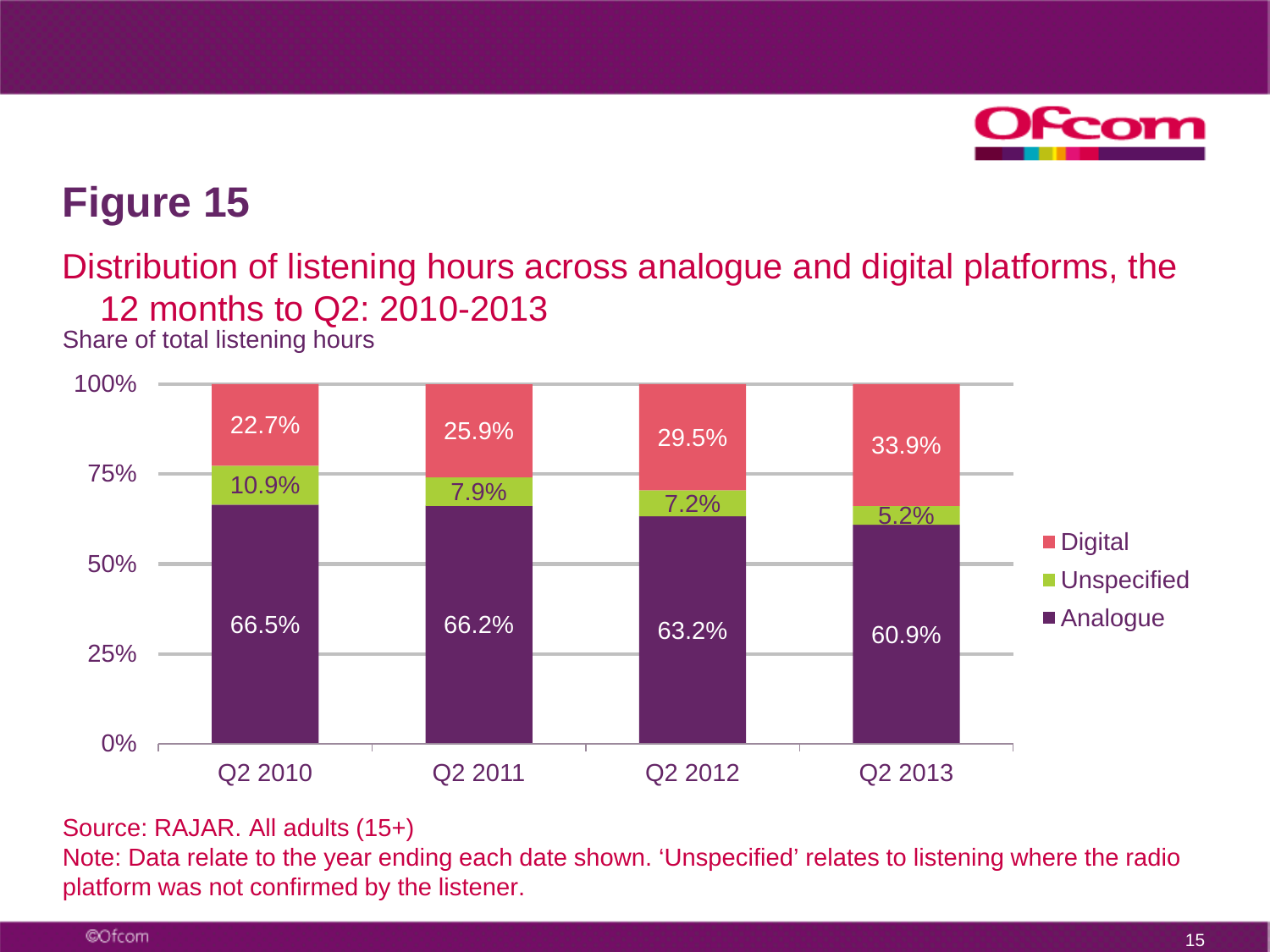

### Share of listening, by digital platform and area



#### Source: RAJAR, Q2 2013

Note: these maps are based on analysis which uses the total survey area of the individual station which best represents the coverage area of each digital multiplex.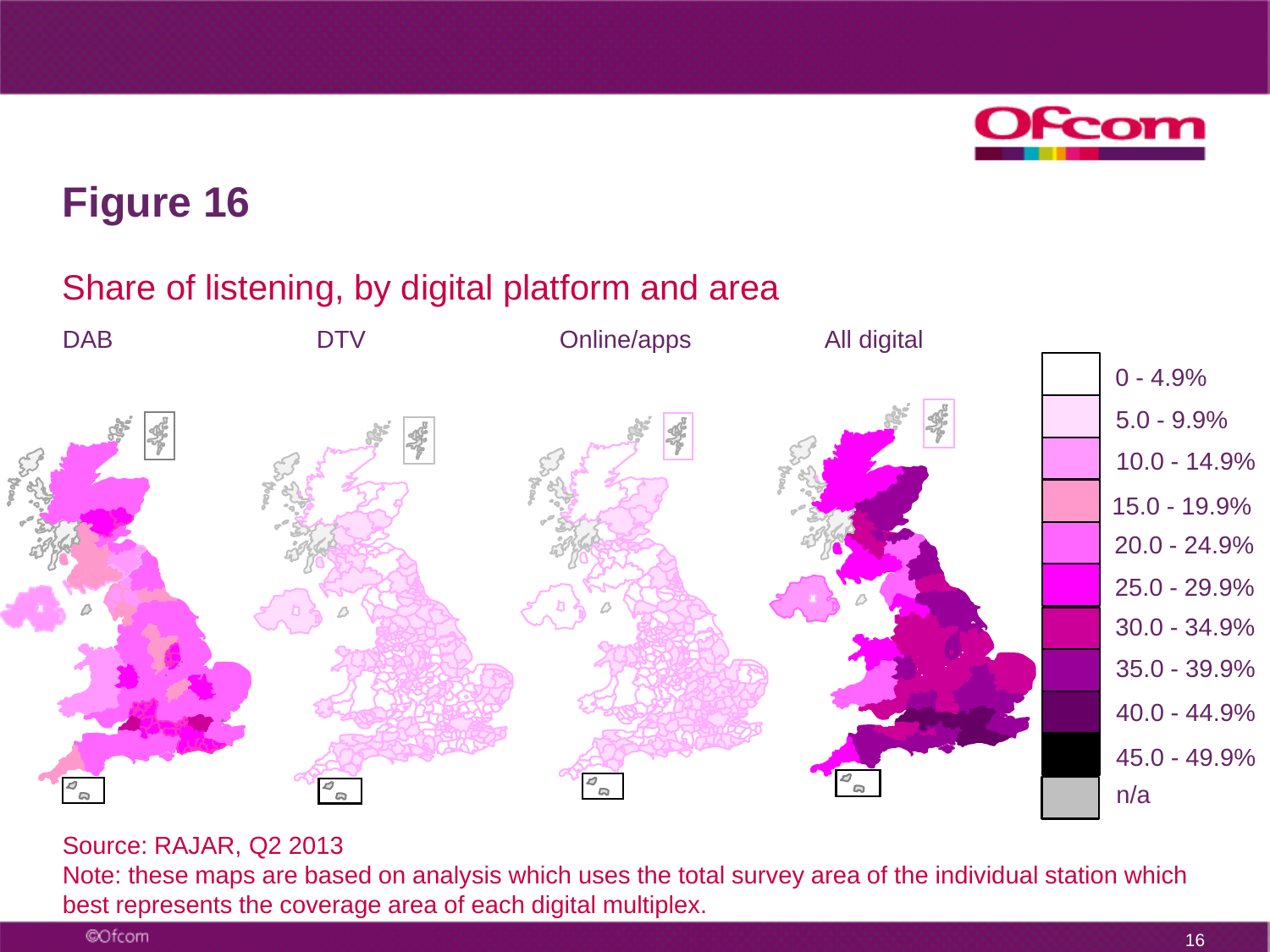

### Digital radio's share of total radio listening hours, by platform





Source: RAJAR. All adults (15+), year ending Q2 2013

Note: 'Digital unspecified' relates to listening to digital-only stations, where the survey respondent has not specified the platform used.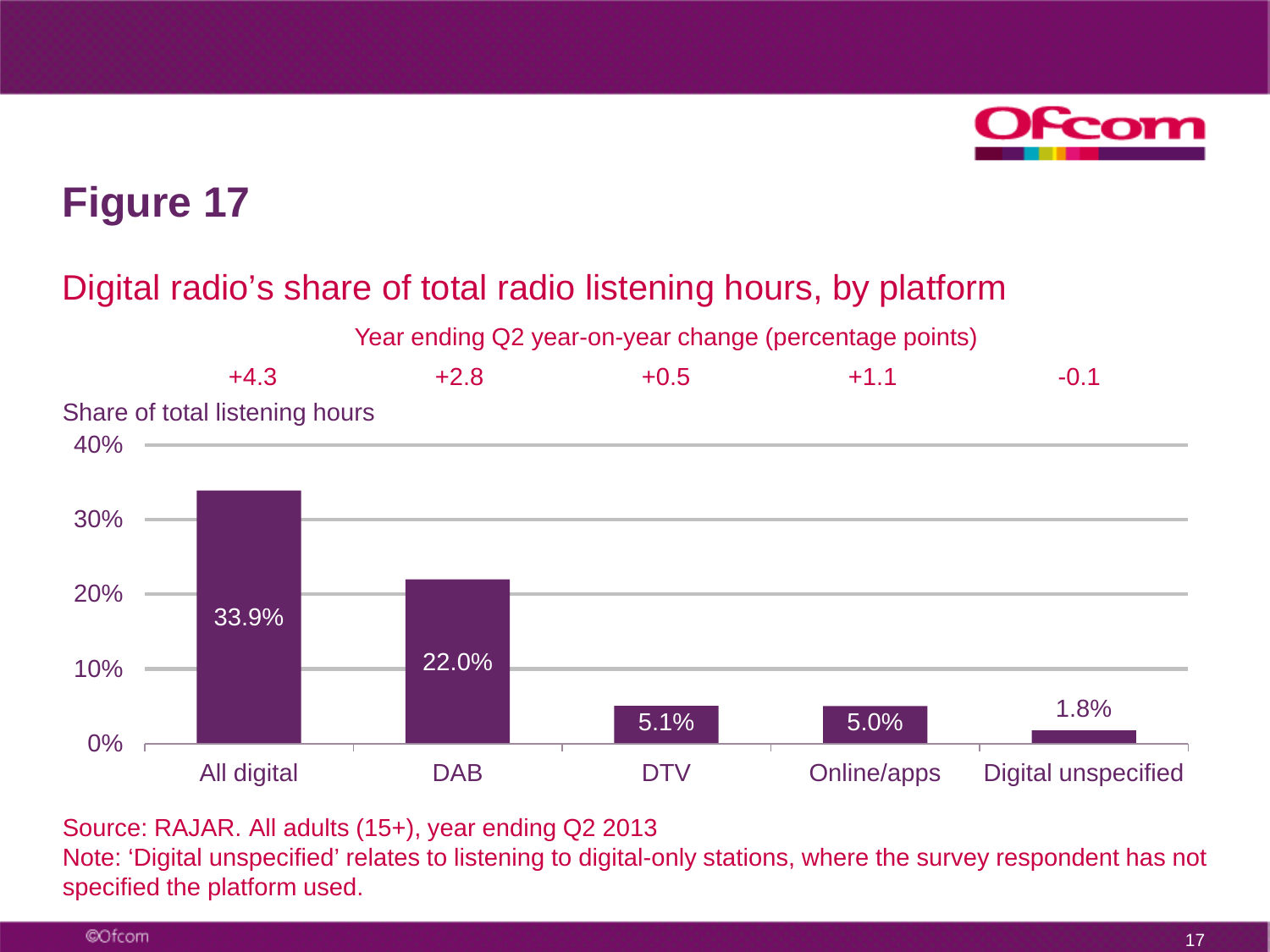

#### Distribution of listening hours, by service provider, analogue and digital platforms: year to Q2 2013

Year ending Q2 year-on-year change in digital share of listening (percentage points)



Source: RAJAR. All adults (15+), year ending Q2 2013

Note: 'Unspecified' relates to listening where the radio platform was not confirmed by the listener.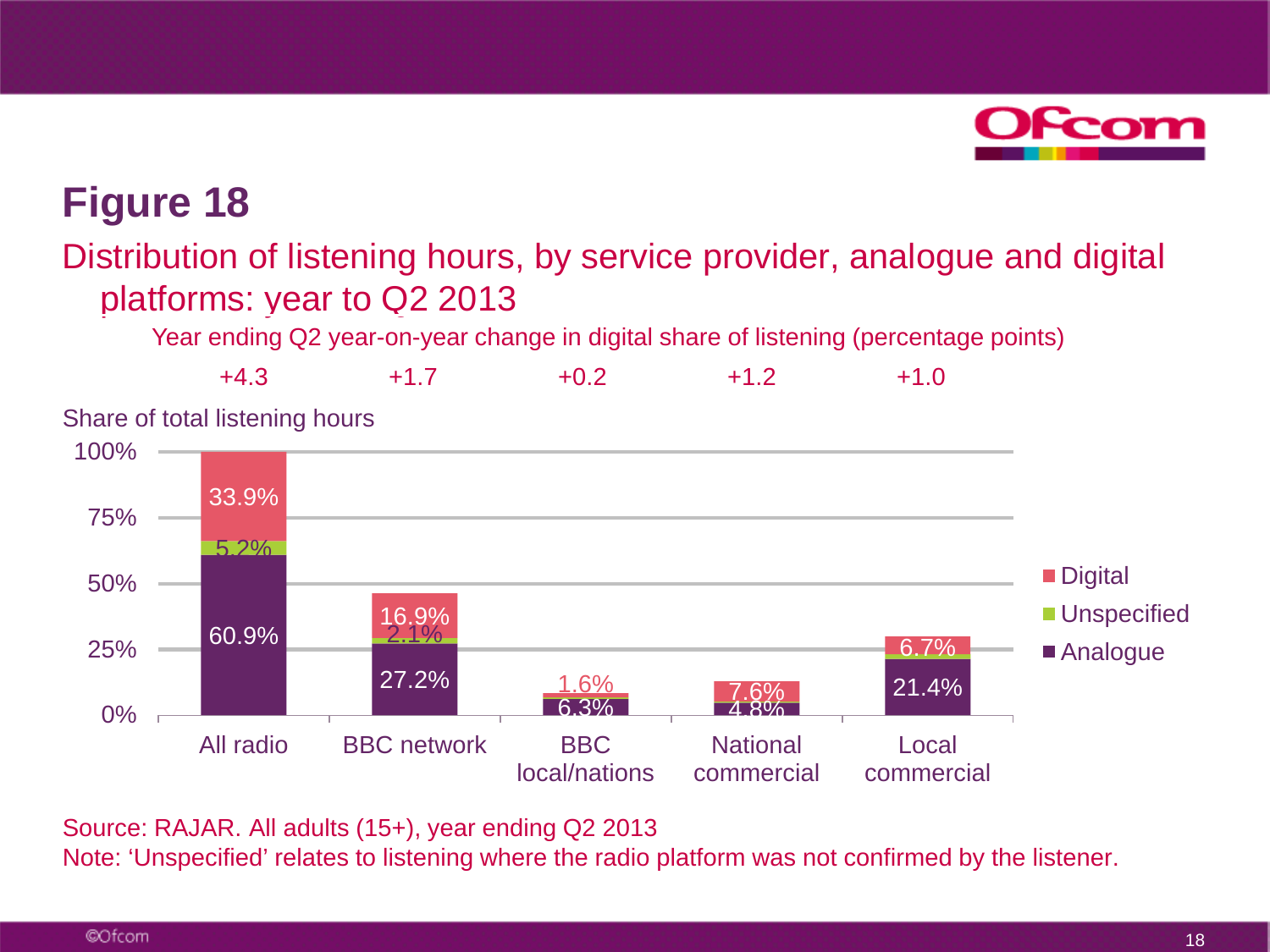

#### Distribution of listening hours, by service, analogue and digital platforms: year to Q2 2012 YoY change in



Source: RAJAR. All adults (15+), year ending Q2 2013

Note: 'Unspecified' relates to listening where the radio platform was not confirmed by the listener.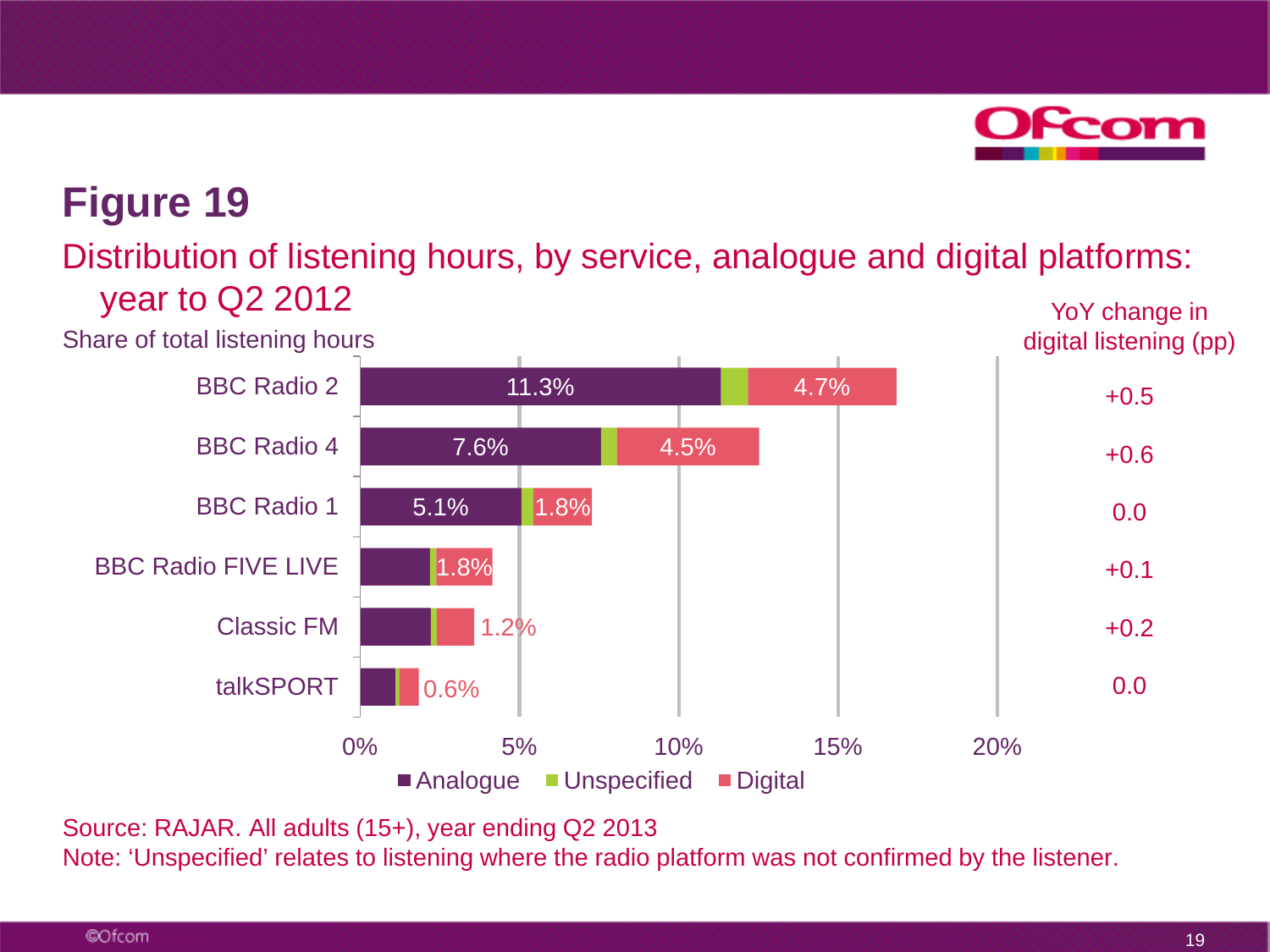#### Digital-only stations by average weekly reach

Average weekly reach (thousands) Not reach (thousands) Not reach  $Y_0$  YoY change (%)



Source: RAJAR. All adults (15+), year ending Q2 2013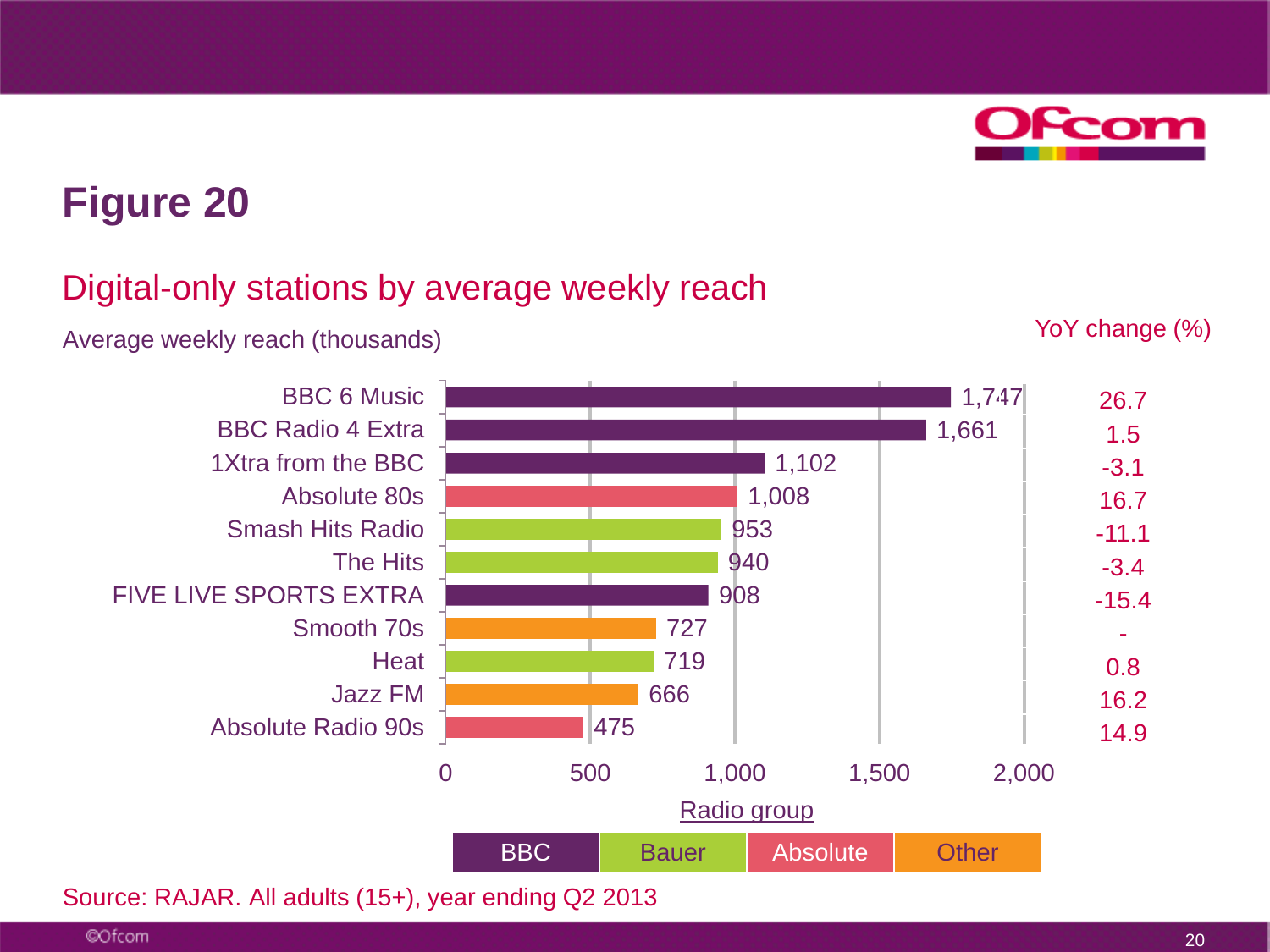

#### Proportion of people, by age, who have ever listened to a radio through a digital platform

Digital radio listening by age group (% of total)

80%



Source: Ofcom Technology Tracker Wave 2 2013 Base: All who listen to the radio (n=2242) Q: Whether ever use digital radio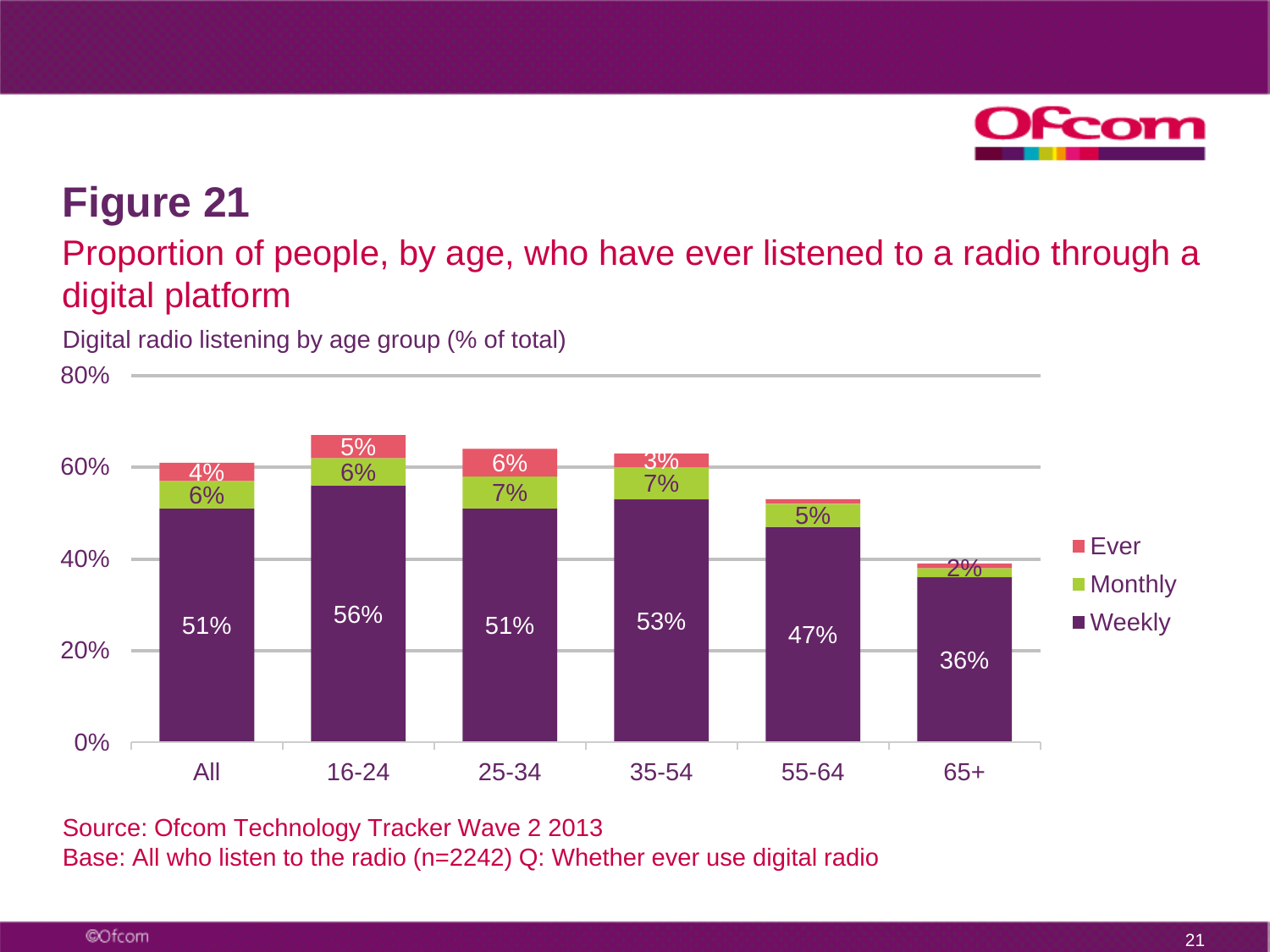

#### Those who listen to digital radio at least weekly, by socio-economic group

Digital radio listening by socio-economic group (% of total)

80%



Source: Ofcom Technology Tracker Wave 2 2013 Base: All who listen to the radio (n=2242) Q: Whether ever use digital radio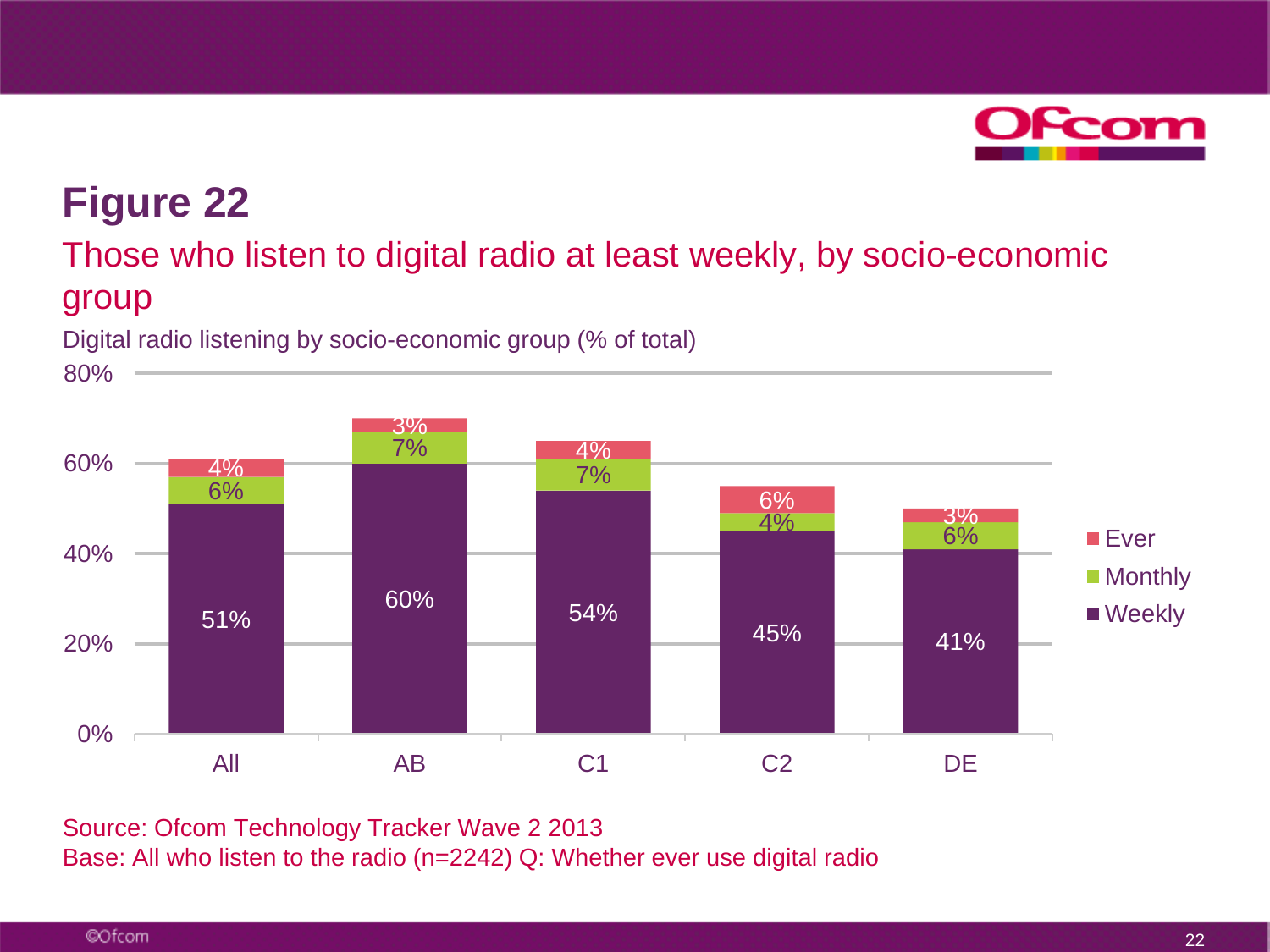

### Frequency of radio listening, by platform



Proportion of respondents

Source: Ofcom Technology Tracker Wave 2 2013

Q4. How often, if at all, do you access the radio via... Base: Adults aged 16+ who listen to radio n = 2242 UK Note: Remaining percentages are Don't know responses.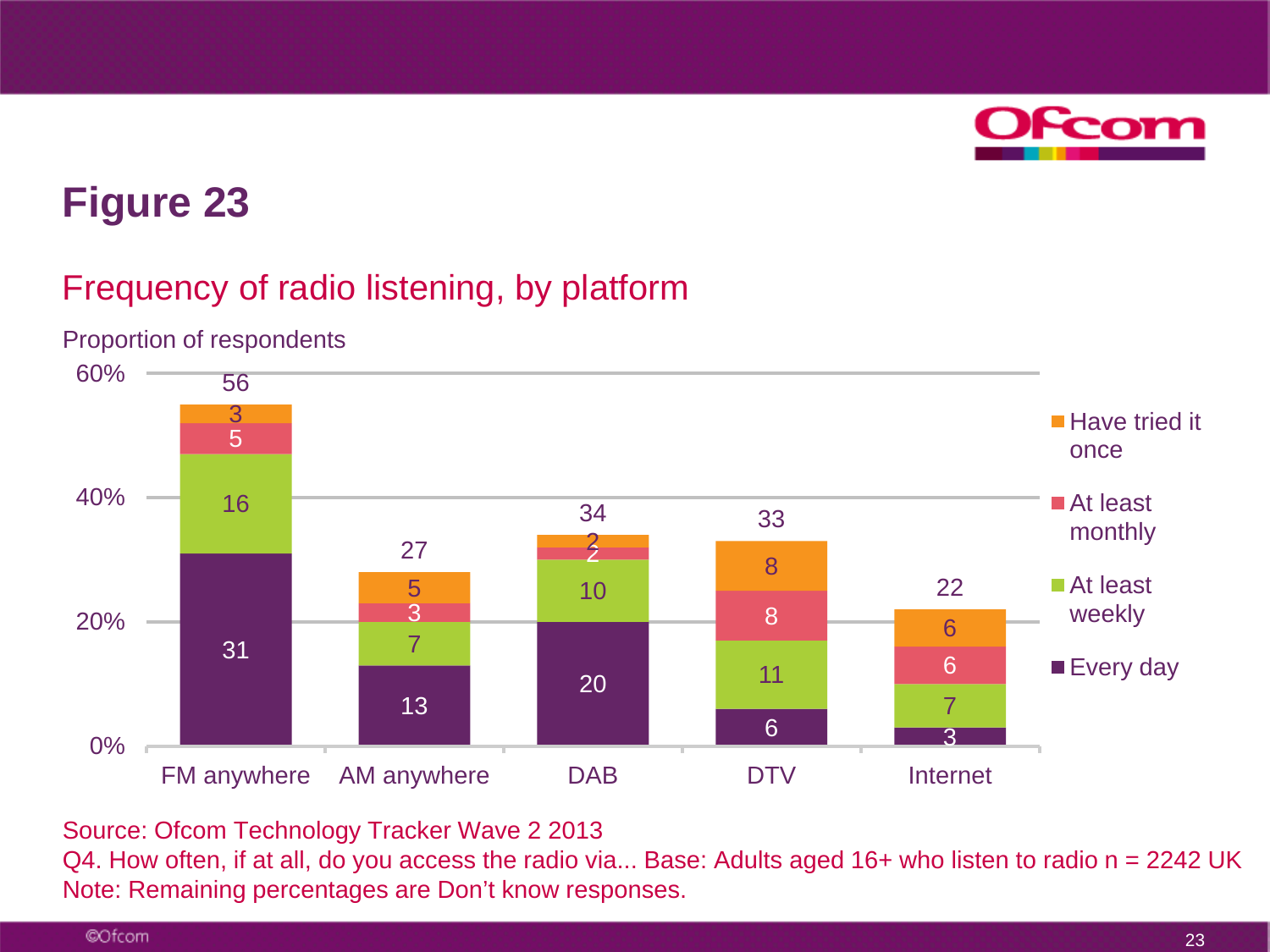

### Awareness of devices capable of receiving digital radio services



Awareness can be used to receive radio  $\blacksquare$  Take-up of device

Source: Ofcom Technology Tracker Wave 2 2013 \*Take-up measures from Quarter 1 2013 Base: All respondents, n=2879 QP13. Before today were you aware that you can listen to radio programmes as they are broadcast in these ways?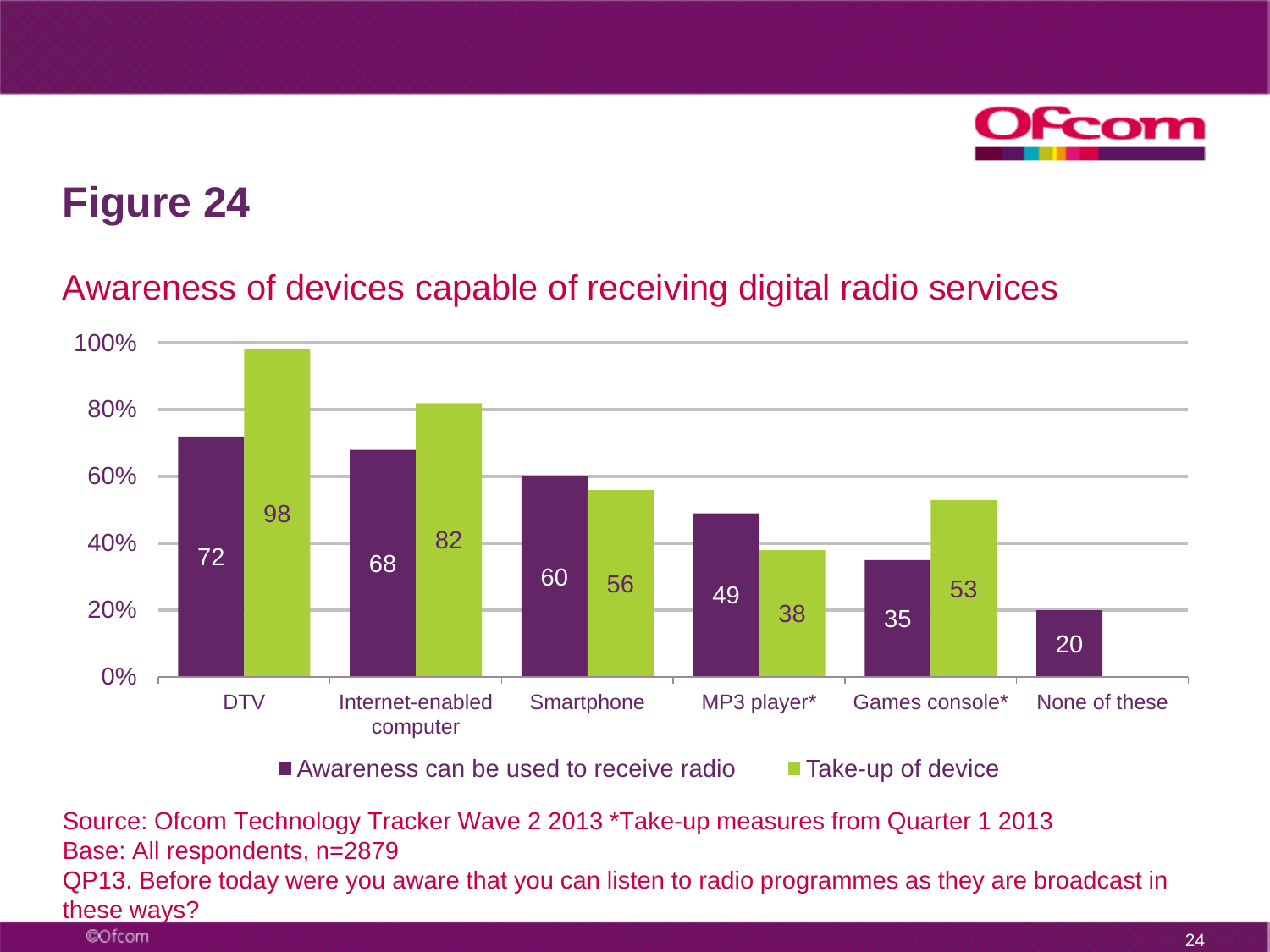

#### Awareness of digital radios, sometimes called 'DAB digital radio'

Before today, had you heard of digital radios, sometimes called D-A-B radios?



Source: Ofcom Technology Tracker, Wave 1 2011, Wave 2 2012, Wave 2 2013 Base: All adults Q3. Before today, had you heard of digital radios, sometimes called D-A-B radios? Digital radios are sometimes called D-A-B radios and may have ones of these logos (SHOWCARD). They can receive more radio stations and have a clear signal with no interference. It doesn't simply refer to a radio with a digital display panel.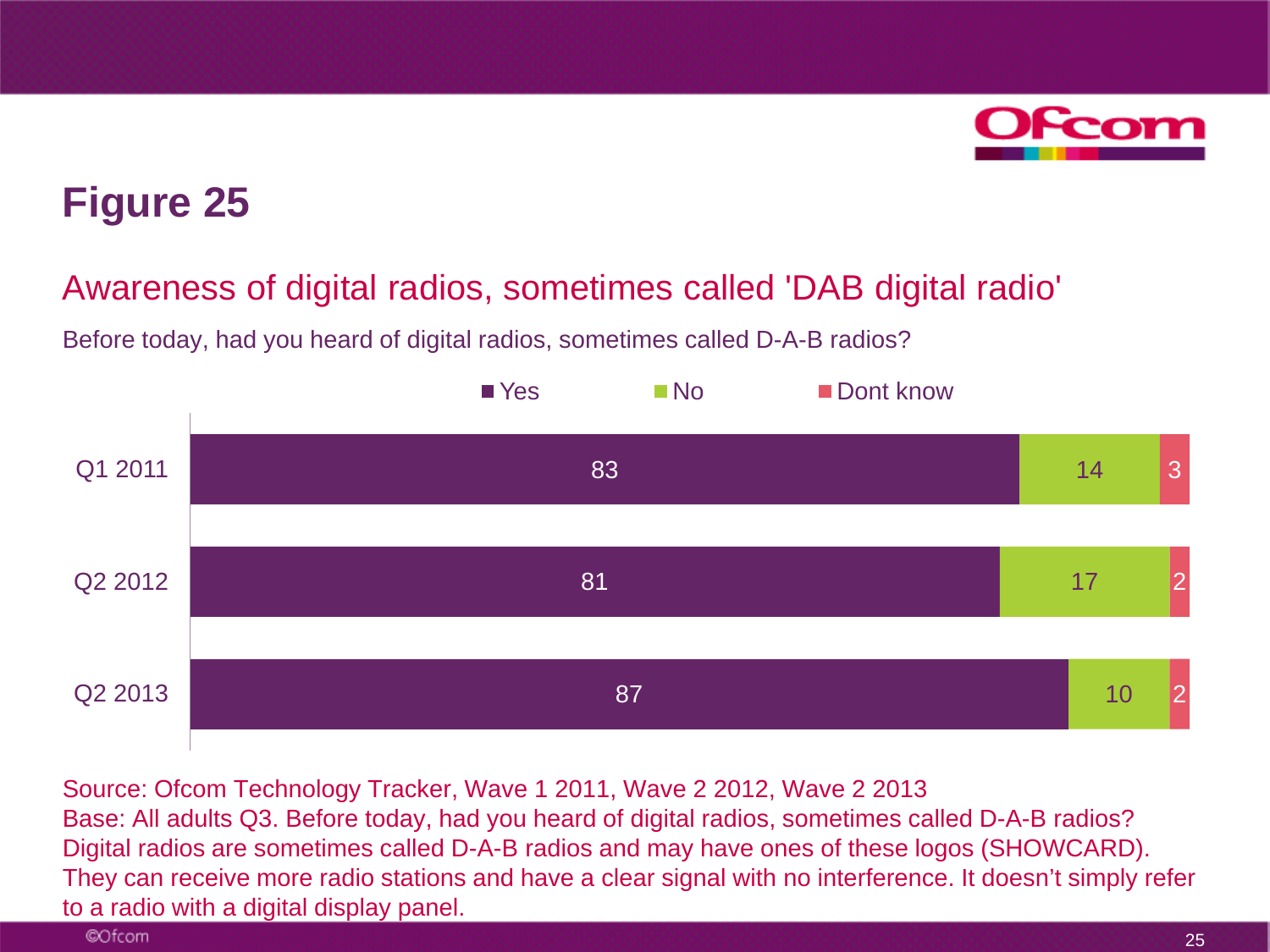

#### Associations of digital radio among those with and without digital radio



Source: Ofcom Technology Tracker Wave 2 2013

QP14. Which if any of these features did you associate with digital radio? Base: All aware of digital radio, with experience of listening or aware of way of listening; all with any type of digital radio n=2628; n=1279; n=904; n=1708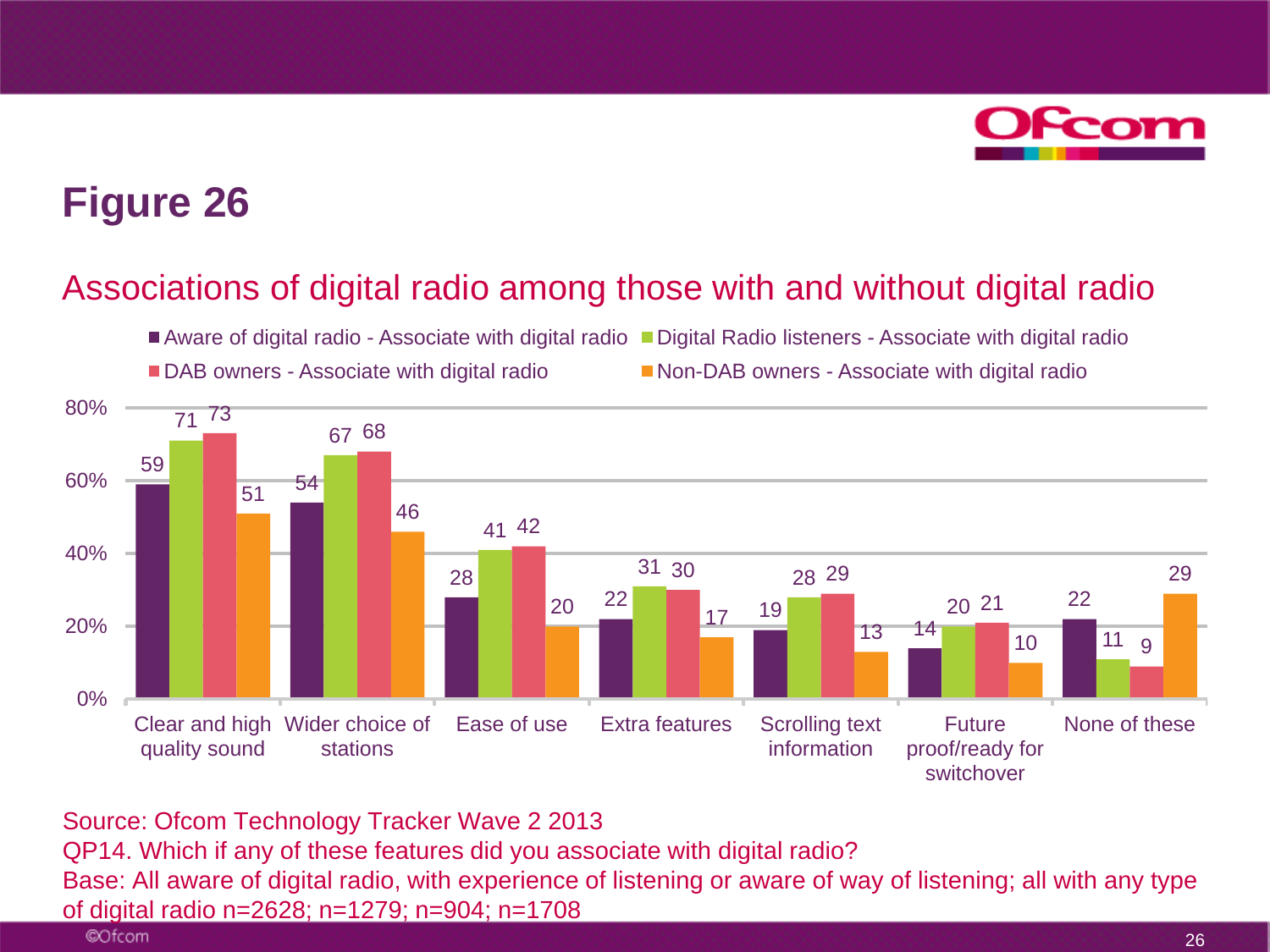

#### Features of digital radio that listeners have experienced



Proportion of digital radio listeners

Source: Ofcom Technology Tracker Wave 2 2013

QP15. As a digital radio listener which, if any, of these features of digital radio have you experienced? Base: All with any type of DAB digital radio (in home or vehicle) n=1104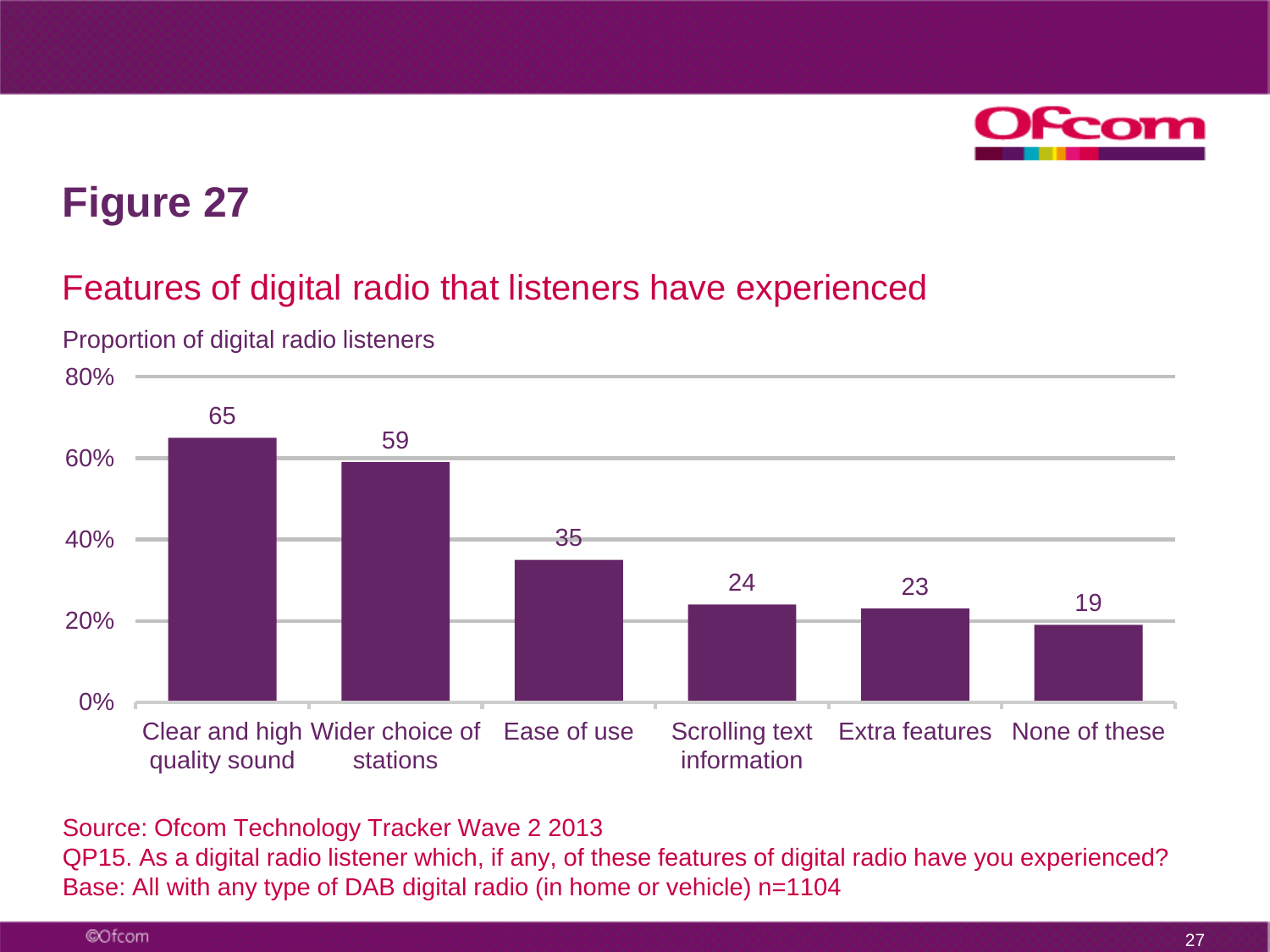

#### Likelihood of purchasing a DAB set

Percentage of respondents who listen to the radio, have any active radio sets at home but have no DAB set in the home



Source: Ofcom Technology tracker, Wave 2 2013 Base: Those who listen to the radio but have no DAB sets in the home (n=784)

QP12: How likely is it that your household will get a DAB radio in the next 12 months?